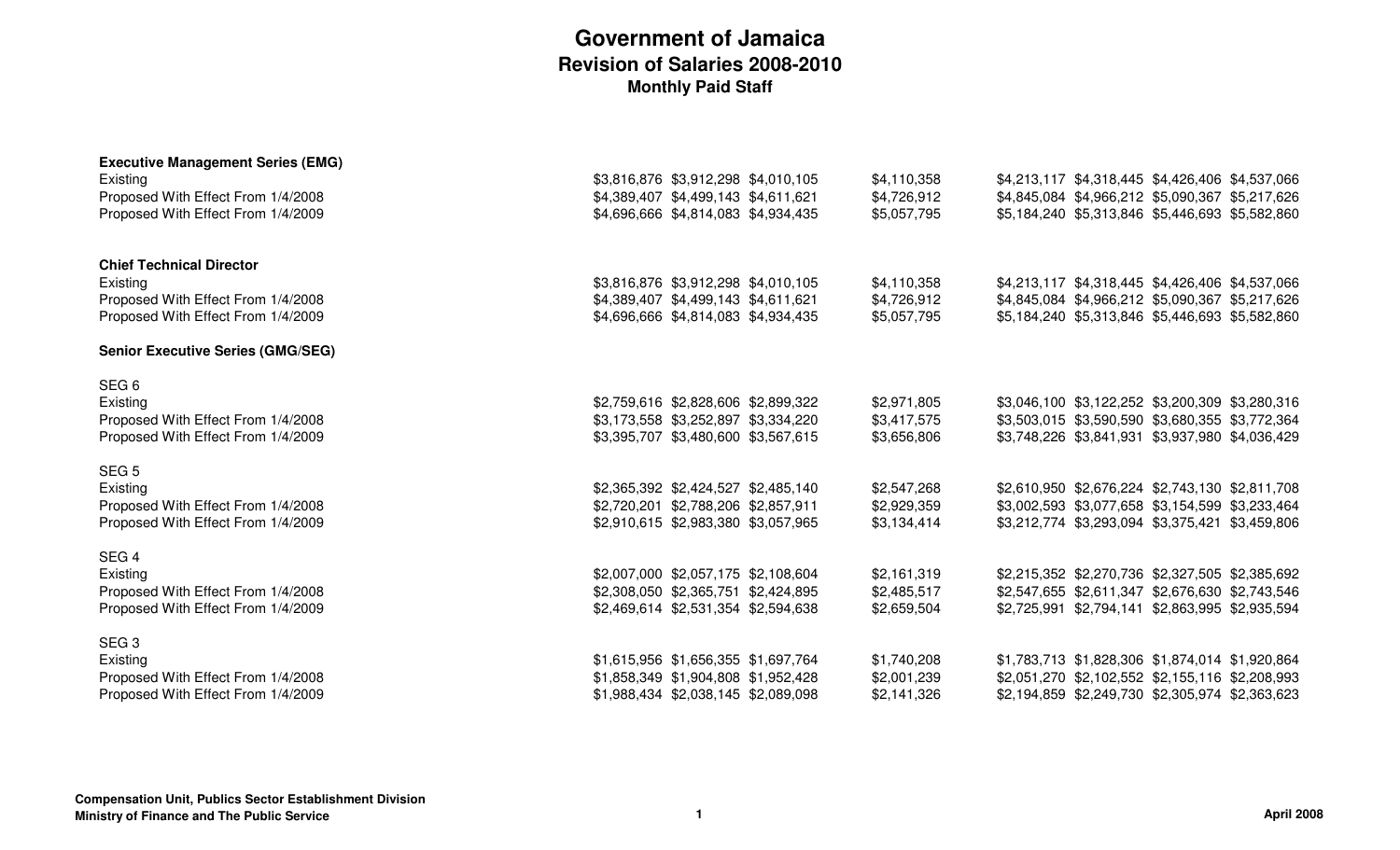| SEG <sub>2</sub><br>Existing<br>Proposed With Effect From 1/4/2008<br>Proposed With Effect From 1/4/2009 | \$1,326,060 \$1,359,212 \$1,393,192<br>\$1,524,969 \$1,563,093 \$1,602,171<br>\$1,631,717 \$1,672,510 \$1,714,322 |                                     |                                     | \$1,428,022<br>\$1,642,225<br>\$1,757,181 | \$1,463,722 \$1,500,315 \$1,537,823 \$1,576,269<br>\$1,683,280 \$1,725,362 \$1,768,497 \$1,812,709<br>\$1,801,110 \$1,846,138 \$1,892,291 \$1,939,599 |                                                              |                                                |                                     |
|----------------------------------------------------------------------------------------------------------|-------------------------------------------------------------------------------------------------------------------|-------------------------------------|-------------------------------------|-------------------------------------------|-------------------------------------------------------------------------------------------------------------------------------------------------------|--------------------------------------------------------------|------------------------------------------------|-------------------------------------|
| SEG <sub>1</sub><br>Existing<br>Proposed With Effect From 1/4/2008<br>Proposed With Effect From 1/4/2009 | \$1,025,004 \$1,050,629 \$1,076,895<br>\$1,178,755 \$1,208,223 \$1,238,429<br>\$1,261,267 \$1,292,799 \$1,325,119 |                                     |                                     | \$1,103,817<br>\$1,269,390<br>\$1,358,247 | \$1,131,413 \$1,159,698 \$1,188,690 \$1,218,408<br>\$1,301,125 \$1,333,653 \$1,366,994 \$1,401,169                                                    | \$1,392,203 \$1,427,008 \$1,462,684 \$1,499,251              |                                                |                                     |
| <b>Administrative Management (AM)</b>                                                                    |                                                                                                                   |                                     |                                     |                                           |                                                                                                                                                       |                                                              |                                                |                                     |
| AM <sub>4</sub><br>Existing<br>Proposed With Effect From 1/4/2008<br>Proposed With Effect From 1/4/2009  | \$912,768<br>\$1,049,683 \$1,075,925 \$1,102,823<br>\$1,123,161 \$1,151,240 \$1,180,021                           | \$935,587                           | \$958,977                           | \$982,951<br>\$1,130,394<br>\$1,209,522   | \$1,007,525 \$1,032,713 \$1,058,531 \$1,084,994<br>\$1,158,654 \$1,187,620 \$1,217,311 \$1,247,743<br>\$1,239,760 \$1,270,754 \$1,302,522 \$1,335,086 |                                                              |                                                |                                     |
| AM <sub>3</sub><br>Existing<br>Proposed With Effect From 1/4/2008<br>Proposed With Effect From 1/4/2009  | \$758,268<br>\$872,008<br>\$933,049                                                                               | \$777,225<br>\$893,808<br>\$956,375 | \$796,655<br>\$916,154<br>\$980,284 | \$816,572<br>\$939,057<br>\$1,004,791     | \$836,986<br>\$962,534                                                                                                                                | \$857,911<br>\$1,029,911 \$1,055,659 \$1,082,051 \$1,109,102 | \$879,358<br>\$986,597 \$1,011,262 \$1,036,544 | \$901,342                           |
| AM <sub>2</sub><br>Existing<br>Proposed With Effect From 1/4/2008<br>Proposed With Effect From 1/4/2009  | \$610,212<br>\$701,744<br>\$750,866                                                                               | \$625,467<br>\$719,287<br>\$769,638 | \$641,104<br>\$737,270<br>\$788,878 | \$657,132<br>\$755,701<br>\$808,600       | \$673,560<br>\$774,594<br>\$828,815                                                                                                                   | \$690,399<br>\$793,959<br>\$849,536                          | \$707,659<br>\$813,808<br>\$870,774            | \$725,350<br>\$834,153<br>\$892,544 |
| AM <sub>1</sub><br>Existing<br>Proposed With Effect From 1/4/2008<br>Proposed With Effect From 1/4/2009  | \$498,336<br>\$573,086<br>\$613,202                                                                               | \$510,794<br>\$587,414<br>\$628,533 | \$523,564<br>\$602,099<br>\$644,246 | \$536,653<br>\$617,151<br>\$660,352       | \$550,070<br>\$632,580<br>\$676,861                                                                                                                   | \$563,821<br>\$648,395<br>\$693,782                          | \$577,917<br>\$664,605<br>\$711,127            | \$592,365<br>\$681,220<br>\$728,905 |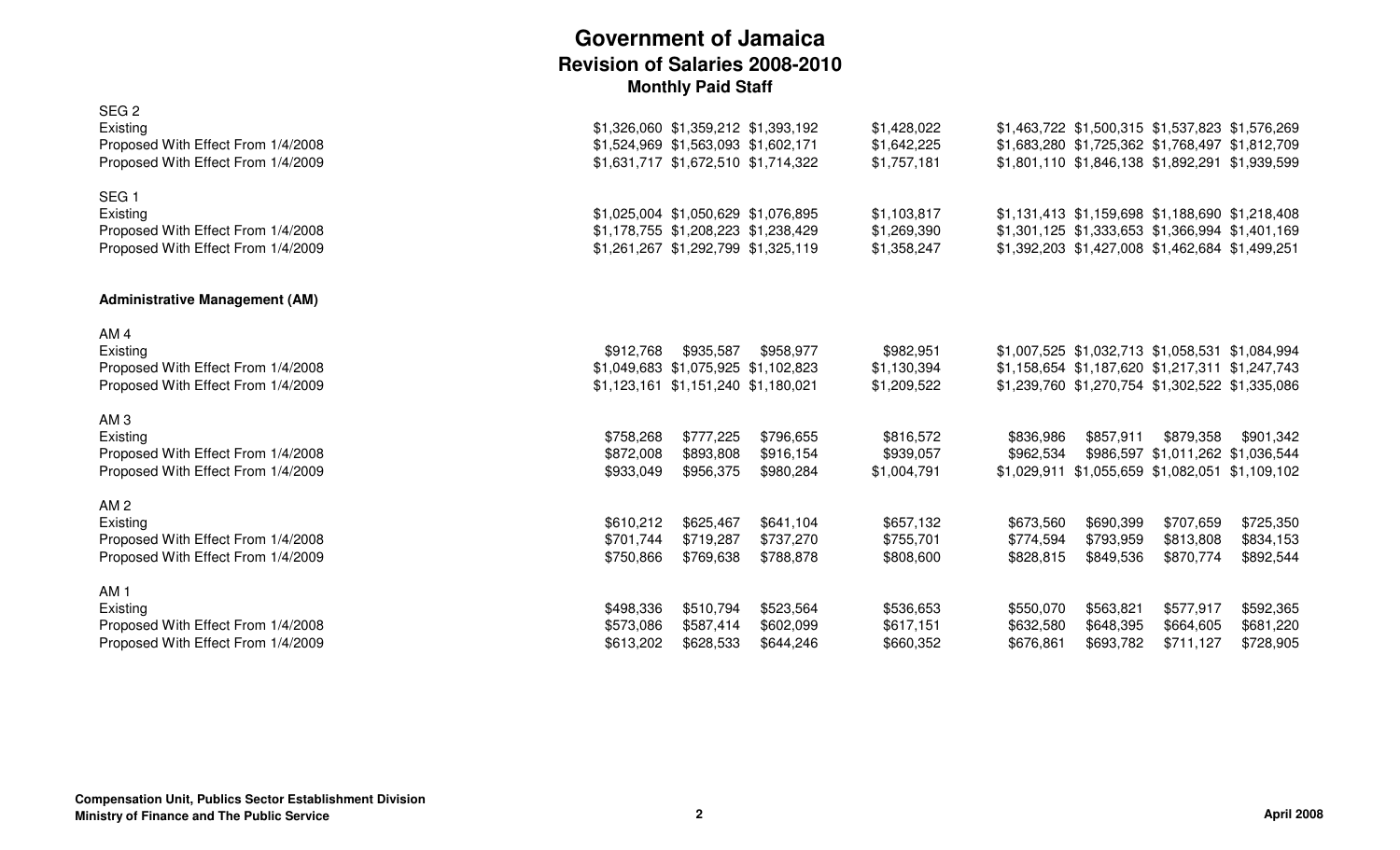#### **Programme Management & Administration (GMG/PMA)**

| PMA <sub>5</sub><br>Existing<br>Proposed With Effect From 1/4/2008<br>Proposed With Effect From 1/4/2009 | \$720,972<br>\$829,118<br>\$887,156 | \$738,996<br>\$849,846<br>\$909,335                                                                               | \$757,471<br>\$871,092<br>\$932,068 | \$776,408<br>\$892,869<br>\$955,370       | \$795,818<br>\$915,191              | \$815,714<br>\$938,071              | \$836,106<br>\$961,522<br>\$979,254 \$1,003,736 \$1,028,829 \$1,054,550                                                                               | \$857,009<br>\$985,561              |
|----------------------------------------------------------------------------------------------------------|-------------------------------------|-------------------------------------------------------------------------------------------------------------------|-------------------------------------|-------------------------------------------|-------------------------------------|-------------------------------------|-------------------------------------------------------------------------------------------------------------------------------------------------------|-------------------------------------|
| PMA <sub>4</sub><br>Existing<br>Proposed With Effect From 1/4/2008<br>Proposed With Effect From 1/4/2009 | \$615,876<br>\$708,257<br>\$757,835 | \$631,273<br>\$725,964<br>\$776,781                                                                               | \$647,055<br>\$744,113<br>\$796,201 | \$663,231<br>\$762,716<br>\$816,106       | \$679,812<br>\$781,784<br>\$836,509 | \$696,807<br>\$801,328<br>\$857,421 | \$714,227<br>\$821,361<br>\$878,857                                                                                                                   | \$732,083<br>\$841,895<br>\$900,828 |
| PMA <sub>3</sub><br>Existing<br>Proposed With Effect From 1/4/2008<br>Proposed With Effect From 1/4/2009 | \$525,456<br>\$604,274<br>\$646,574 | \$538,592<br>\$619,381<br>\$662,738                                                                               | \$552,057<br>\$634,866<br>\$679,306 | \$565,859<br>\$650,737<br>\$696,289       | \$580,005<br>\$667,006<br>\$713,696 | \$594,505<br>\$683,681<br>\$731,539 | \$609,368<br>\$700,773<br>\$749,827                                                                                                                   | \$624,602<br>\$718,292<br>\$768,573 |
| PMA <sub>2</sub><br>Existing<br>Proposed With Effect From 1/4/2008<br>Proposed With Effect From 1/4/2009 | \$447,492<br>\$514,616<br>\$550,639 | \$458,679<br>\$527,481<br>\$564,405                                                                               | \$470,146<br>\$540,668<br>\$578,515 | \$481,900<br>\$554,185<br>\$592,978       | \$493,947<br>\$568,040<br>\$607,802 | \$506,296<br>\$582,241<br>\$622,997 | \$518,954<br>\$596,797<br>\$638,572                                                                                                                   | \$531,927<br>\$611,716<br>\$654,537 |
| PMA <sub>1</sub><br>Existing<br>Proposed With Effect From 1/4/2008<br>Proposed With Effect From 1/4/2009 | \$386,460<br>\$444,429<br>\$475,539 | \$396,122<br>\$455,540<br>\$487,428                                                                               | \$406,025<br>\$466,928<br>\$499,613 | \$416,175<br>\$478,601<br>\$512,104       | \$426,580<br>\$490,566<br>\$524,906 | \$437,244<br>\$502,831<br>\$538,029 | \$448,175<br>\$515,401<br>\$551,479                                                                                                                   | \$459,379<br>\$528,286<br>\$565,266 |
| <b>Court Administration Series (GMG/CAS)</b>                                                             |                                     |                                                                                                                   |                                     |                                           |                                     |                                     |                                                                                                                                                       |                                     |
| CAS <sub>3</sub><br>Existing<br>Proposed With Effect From 1/4/2008<br>Proposed With Effect From 1/4/2009 |                                     | \$1,326,060 \$1,359,212 \$1,393,192<br>\$1,524,969 \$1,563,093 \$1,602,171<br>\$1,631,717 \$1,672,510 \$1,714,322 |                                     | \$1,428,022<br>\$1,642,225<br>\$1,757,181 |                                     |                                     | \$1,463,722 \$1,500,315 \$1,537,823 \$1,576,269<br>\$1,683,280 \$1,725,362 \$1,768,497 \$1,812,709<br>\$1,801,110 \$1,846,138 \$1,892,291 \$1,939,599 |                                     |
| CAS <sub>2</sub><br>Existing<br>Proposed With Effect From 1/4/2008<br>Proposed With Effect From 1/4/2009 |                                     | \$1,025,004 \$1,050,629 \$1,076,895<br>\$1,178,755 \$1,208,223 \$1,238,429<br>\$1,261,267 \$1,292,799 \$1,325,119 |                                     | \$1,103,817<br>\$1,269,390<br>\$1,358,247 |                                     |                                     | \$1,131,413 \$1,159,698 \$1,188,690 \$1,218,408<br>\$1,301,125 \$1,333,653 \$1,366,994 \$1,401,169<br>\$1,392,203 \$1,427,008 \$1,462,684 \$1,499,251 |                                     |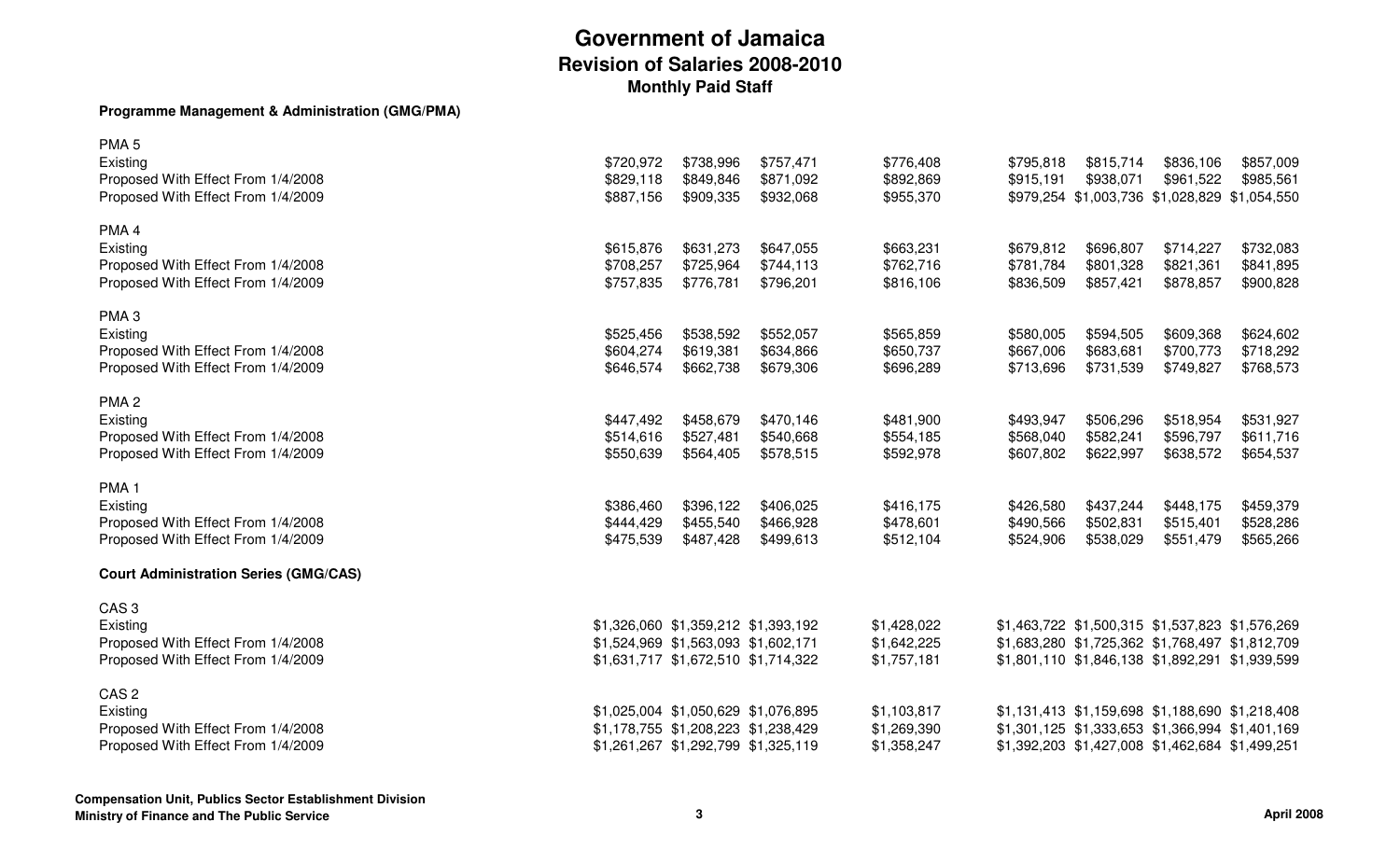| CAS <sub>1</sub>                                                         |                                                                           |                            |                                                                                                    |
|--------------------------------------------------------------------------|---------------------------------------------------------------------------|----------------------------|----------------------------------------------------------------------------------------------------|
| Existing                                                                 | \$869,278<br>\$891,010<br>\$848,076                                       | \$913,285                  | \$959,520 \$983,508 \$1,008,096<br>\$936,117                                                       |
| Proposed With Effect From 1/4/2008<br>Proposed With Effect From 1/4/2009 | \$975,287<br>\$999,670 \$1,024,661<br>\$1,043,558 \$1,069,646 \$1,096,388 | \$1,050,278<br>\$1,123,797 | \$1,076,535 \$1,103,448 \$1,131,034 \$1,159,310<br>\$1,151,892 \$1,180,690 \$1,210,207 \$1,240,462 |
|                                                                          |                                                                           |                            |                                                                                                    |
| <b>Foreign Services Officers (FSO)</b>                                   |                                                                           |                            |                                                                                                    |
| FSO <sub>8</sub>                                                         |                                                                           |                            |                                                                                                    |
| Existing                                                                 | \$2,759,616 \$2,828,606 \$2,899,322                                       | \$2,971,805                | \$3,046,100 \$3,122,252 \$3,200,309 \$3,280,316                                                    |
| Proposed With Effect From 1/4/2008                                       | \$3,173,558 \$3,252,897 \$3,334,220                                       | \$3,417,575                | \$3,503,015 \$3,590,590 \$3,680,355 \$3,772,364                                                    |
| Proposed With Effect From 1/4/2009                                       | \$3,395,707 \$3,480,600 \$3,567,615                                       | \$3,656,806                | \$3,748,226 \$3,841,931 \$3,937,980 \$4,036,429                                                    |
| FSO <sub>7</sub>                                                         |                                                                           |                            |                                                                                                    |
| Existing                                                                 | \$2,365,392 \$2,424,527 \$2,485,140                                       | \$2,547,268                | \$2,610,950 \$2,676,224 \$2,743,130 \$2,811,708                                                    |
| Proposed With Effect From 1/4/2008                                       | \$2,720,201 \$2,788,206 \$2,857,911                                       | \$2,929,359                | \$3,002,593 \$3,077,658 \$3,154,599 \$3,233,464                                                    |
| Proposed With Effect From 1/4/2009                                       | \$2,910,615 \$2,983,380 \$3,057,965                                       | \$3,134,414                | \$3,212,774 \$3,293,094 \$3,375,421 \$3,459,806                                                    |
| FSO <sub>6</sub>                                                         |                                                                           |                            |                                                                                                    |
| Existing                                                                 | \$2,007,000 \$2,057,175 \$2,108,604                                       | \$2,161,319                | \$2,215,352 \$2,270,736 \$2,327,505 \$2,385,692                                                    |
| Proposed With Effect From 1/4/2008                                       | \$2,308,050 \$2,365,751 \$2,424,895                                       | \$2,485,517                | \$2,547,655 \$2,611,347 \$2,676,630 \$2,743,546                                                    |
| Proposed With Effect From 1/4/2009                                       | \$2,469,614 \$2,531,354 \$2,594,638                                       | \$2,659,504                | \$2,725,991 \$2,794,141 \$2,863,995 \$2,935,594                                                    |
| FSO <sub>5</sub>                                                         |                                                                           |                            |                                                                                                    |
| Existing                                                                 | \$1,615,956 \$1,656,355 \$1,697,764                                       | \$1,740,208                | \$1,783,713 \$1,828,306 \$1,874,014 \$1,920,864                                                    |
| Proposed With Effect From 1/4/2008                                       | \$1,858,349 \$1,904,808 \$1,952,428                                       | \$2,001,239                | \$2,051,270 \$2,102,552 \$2,155,116 \$2,208,993                                                    |
| Proposed With Effect From 1/4/2009                                       | \$1,988,434 \$2,038,145 \$2,089,098                                       | \$2,141,326                | \$2,194,859 \$2,249,730 \$2,305,974 \$2,363,623                                                    |
|                                                                          |                                                                           |                            |                                                                                                    |
| FSO <sub>4</sub><br>Existing                                             | \$1,326,060 \$1,359,212 \$1,393,192                                       | \$1,428,022                | \$1,463,722 \$1,500,315 \$1,537,823 \$1,576,269                                                    |
| Proposed With Effect From 1/4/2008                                       | \$1,524,969 \$1,563,093 \$1,602,171                                       | \$1,642,225                | \$1,683,280 \$1,725,362 \$1,768,497 \$1,812,709                                                    |
| Proposed With Effect From 1/4/2009                                       | \$1,631,717 \$1,672,510 \$1,714,322                                       | \$1,757,181                | \$1,801,110 \$1,846,138 \$1,892,291 \$1,939,599                                                    |
|                                                                          |                                                                           |                            |                                                                                                    |
| FSO <sub>3</sub>                                                         |                                                                           |                            |                                                                                                    |
| Existing                                                                 | \$1,025,004 \$1,050,629 \$1,076,895                                       | \$1,103,817                | \$1,131,413 \$1,159,698 \$1,188,690 \$1,218,408                                                    |
| Proposed With Effect From 1/4/2008                                       | \$1,178,755 \$1,208,223 \$1,238,429                                       | \$1,269,390                | \$1,301,125 \$1,333,653 \$1,366,994 \$1,401,169                                                    |
| Proposed With Effect From 1/4/2009                                       | \$1,261,267 \$1,292,799 \$1,325,119                                       | \$1,358,247                | \$1,392,203 \$1,427,008 \$1,462,684 \$1,499,251                                                    |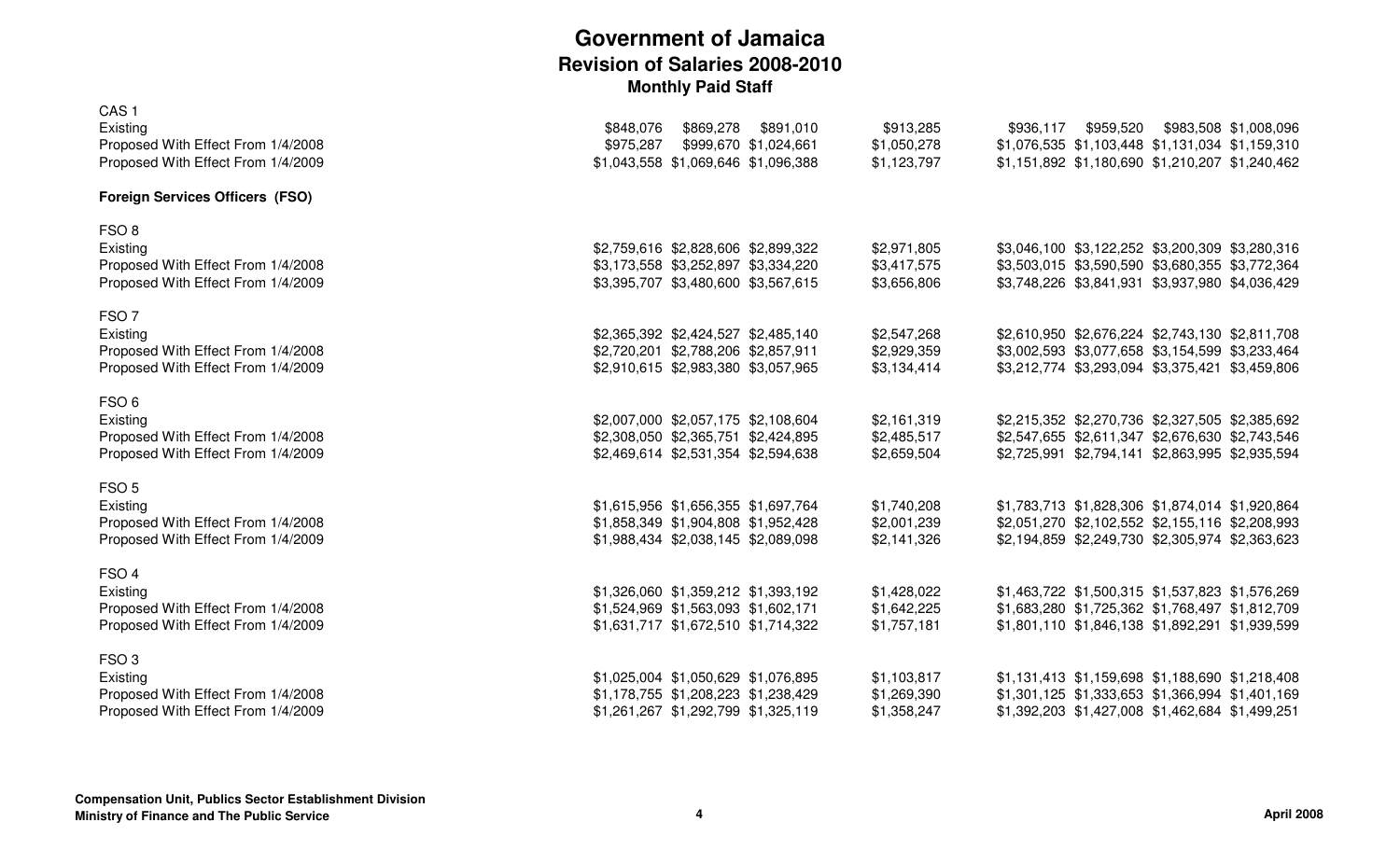| FSO <sub>2</sub><br>Existing<br>Proposed With Effect From 1/4/2008<br>Proposed With Effect From 1/4/2009 | \$869,278<br>\$891,010<br>\$848,076<br>\$975,287<br>\$999,670 \$1,024,661<br>\$1,043,558 \$1,069,646 \$1,096,388  | \$913,285<br>\$1,050,278<br>\$1,123,797   | \$959,520<br>\$936,117                                                     | \$983,508 \$1,008,096<br>\$1,076,535 \$1,103,448 \$1,131,034 \$1,159,310<br>\$1,151,892 \$1,180,690 \$1,210,207 \$1,240,462                           |
|----------------------------------------------------------------------------------------------------------|-------------------------------------------------------------------------------------------------------------------|-------------------------------------------|----------------------------------------------------------------------------|-------------------------------------------------------------------------------------------------------------------------------------------------------|
| FSO <sub>1</sub><br>Existing<br>Proposed With Effect From 1/4/2008<br>Proposed With Effect From 1/4/2009 | \$707,865<br>\$690,600<br>\$725,562<br>\$794,190<br>\$814,045<br>\$834,396<br>\$871,028<br>\$849,783<br>\$892,804 | \$743,701<br>\$855,256<br>\$915,124       | \$781,351<br>\$762,293<br>\$876,637<br>\$898,553<br>\$938,002<br>\$961,452 | \$820,906<br>\$800,884<br>\$944,042<br>\$921,017<br>\$985,488 \$1,010,125                                                                             |
| <b>Audit Series (FMG/AS)</b>                                                                             |                                                                                                                   |                                           |                                                                            |                                                                                                                                                       |
| FMG/AS 7<br>Existing<br>Proposed With Effect From 1/4/2008<br>Proposed With Effect From 1/4/2009         | \$2,759,616 \$2,828,606 \$2,899,322<br>\$3,173,558 \$3,252,897 \$3,334,220<br>\$3,395,707 \$3,480,600 \$3,567,615 | \$2,971,805<br>\$3,417,575<br>\$3,656,806 |                                                                            | \$3,046,100 \$3,122,252 \$3,200,309 \$3,280,316<br>\$3,503,015 \$3,590,590 \$3,680,355 \$3,772,364<br>\$3,748,226 \$3,841,931 \$3,937,980 \$4,036,429 |
| FMG/AS 6<br>Existing<br>Proposed With Effect From 1/4/2008<br>Proposed With Effect From 1/4/2009         | \$2,007,000 \$2,057,175 \$2,108,604<br>\$2,308,050 \$2,365,751 \$2,424,895<br>\$2,469,614 \$2,531,354 \$2,594,638 | \$2,161,319<br>\$2,485,517<br>\$2,659,504 |                                                                            | \$2,215,352 \$2,270,736 \$2,327,505 \$2,385,692<br>\$2,547,655 \$2,611,347 \$2,676,630 \$2,743,546<br>\$2,725,991 \$2,794,141 \$2,863,995 \$2,935,594 |
| FMG/AS 5<br>Existing<br>Proposed With Effect From 1/4/2008<br>Proposed With Effect From 1/4/2009         | \$1,615,956 \$1,656,355 \$1,697,764<br>\$1,858,349 \$1,904,808 \$1,952,428<br>\$1,988,434 \$2,038,145 \$2,089,098 | \$1,740,208<br>\$2,001,239<br>\$2,141,326 |                                                                            | \$1,783,713 \$1,828,306 \$1,874,014 \$1,920,864<br>\$2,051,270 \$2,102,552 \$2,155,116 \$2,208,993<br>\$2,194,859 \$2,249,730 \$2,305,974 \$2,363,623 |
| FMG/AS 4<br>Existing<br>Proposed With Effect From 1/4/2008<br>Proposed With Effect From 1/4/2009         | \$1,326,060 \$1,359,212 \$1,393,192<br>\$1,524,969 \$1,563,093 \$1,602,171<br>\$1,631,717 \$1,672,510 \$1,714,322 | \$1,428,022<br>\$1,642,225<br>\$1,757,181 |                                                                            | \$1,463,722 \$1,500,315 \$1,537,823 \$1,576,269<br>\$1,683,280 \$1,725,362 \$1,768,497 \$1,812,709<br>\$1,801,110 \$1,846,138 \$1,892,291 \$1,939,599 |
| FMG/AS3<br>Existing<br>Proposed With Effect From 1/4/2008<br>Proposed With Effect From 1/4/2009          | \$1,025,004 \$1,050,629 \$1,076,895<br>\$1,178,755 \$1,208,223 \$1,238,429<br>\$1,261,267 \$1,292,799 \$1,325,119 | \$1,103,817<br>\$1,269,390<br>\$1,358,247 |                                                                            | \$1,131,413 \$1,159,698 \$1,188,690 \$1,218,408<br>\$1,301,125 \$1,333,653 \$1,366,994 \$1,401,169<br>\$1,392,203 \$1,427,008 \$1,462,684 \$1,499,251 |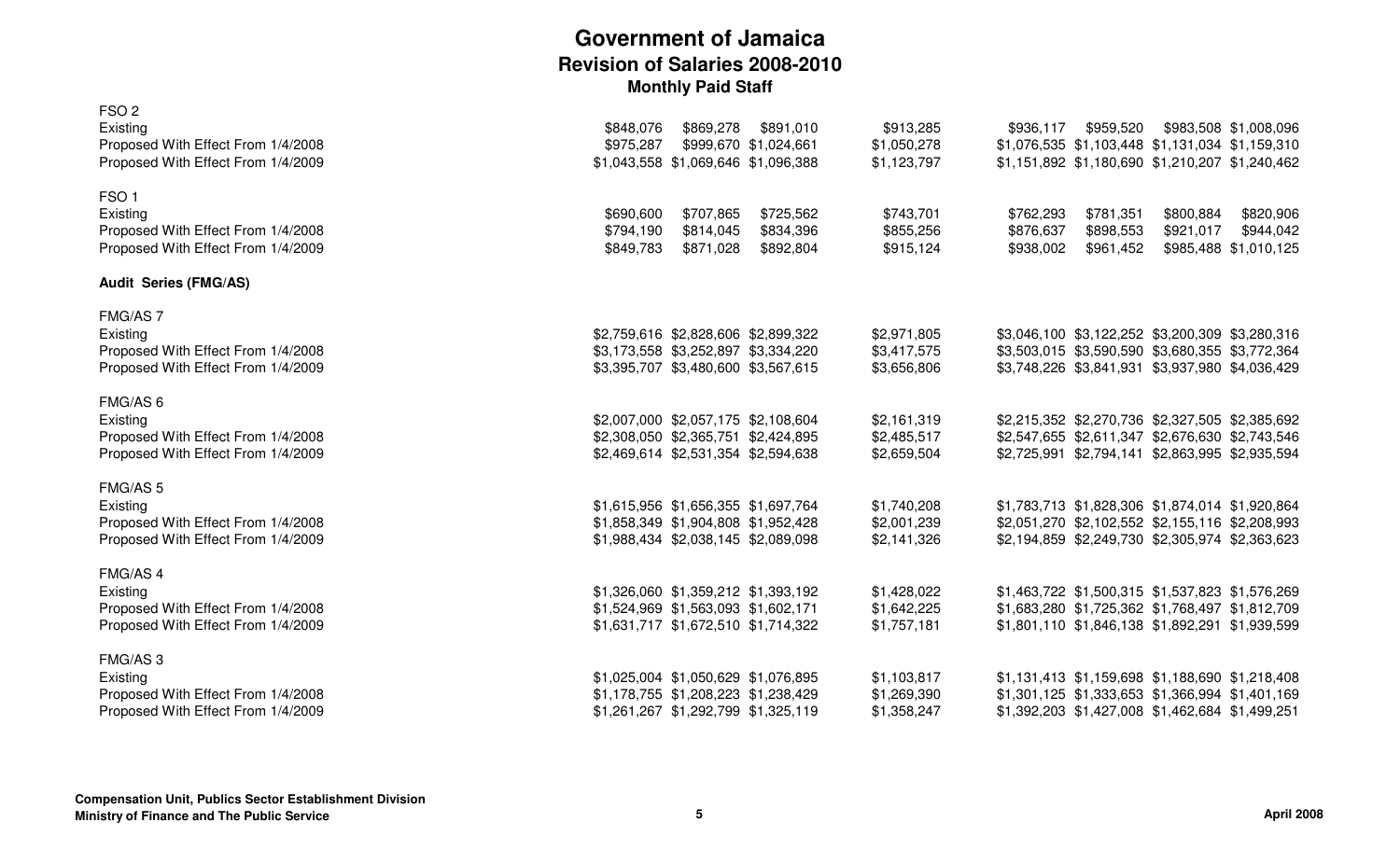| FMG/AS <sub>2</sub><br>Existing<br>Proposed With Effect From 1/4/2008<br>Proposed With Effect From 1/4/2009 | \$855,084<br>\$876,461<br>\$983,347 \$1,007,930 \$1,033,129<br>\$1,052,181 \$1,078,485 \$1,105,448                | \$898,373                           | \$920,832<br>\$1,058,957<br>\$1,133,084      | \$943,853                           | \$967,449<br>\$1,085,431 \$1,112,566 \$1,140,381 \$1,168,890<br>\$1,161,411 \$1,190,446 \$1,220,207 \$1,250,712                                       |                                     | \$991,635 \$1,016,426               |
|-------------------------------------------------------------------------------------------------------------|-------------------------------------------------------------------------------------------------------------------|-------------------------------------|----------------------------------------------|-------------------------------------|-------------------------------------------------------------------------------------------------------------------------------------------------------|-------------------------------------|-------------------------------------|
| FMG/AS 1<br>Existing<br>Proposed With Effect From 1/4/2008<br>Proposed With Effect From 1/4/2009            | \$610,068<br>\$625,320<br>\$719,118<br>\$701,578<br>\$750,689<br>\$769,456                                        | \$640,953<br>\$737,096<br>\$788,692 | \$656,977<br>\$755,523<br>\$808,410          | \$673,401<br>\$774,411<br>\$828,620 | \$690,236<br>\$793,771<br>\$849,335                                                                                                                   | \$707,492<br>\$813,616<br>\$870,569 | \$725,179<br>\$833,956<br>\$892,333 |
| <b>Audit Clerk (FMG/AUC)</b>                                                                                |                                                                                                                   |                                     |                                              |                                     |                                                                                                                                                       |                                     |                                     |
| FMG/AUC 1<br>Existing<br>Proposed With Effect From 1/4/2008<br>Proposed With Effect From 1/4/2009           | \$383,088<br>\$392,665<br>\$440,551<br>\$451,565<br>\$471,390<br>\$483,175                                        | \$402,482<br>\$462,854<br>\$495,254 | \$412,544 PB<br>\$474,425 PB<br>\$507,635 PB | \$511,554<br>\$588,288<br>\$629,468 | \$524,343<br>\$602,995<br>\$645,204                                                                                                                   | \$537,452<br>\$618,070<br>\$661,334 | \$550,888<br>\$633,521<br>\$677,868 |
| <b>Professional Accounting Series(FMG/PA)</b>                                                               |                                                                                                                   |                                     |                                              |                                     |                                                                                                                                                       |                                     |                                     |
| FMG/PA 5<br>Existing<br>Proposed With Effect From 1/4/2008<br>Proposed With Effect From 1/4/2009            | \$2,759,616 \$2,828,606 \$2,899,322<br>\$3,173,558 \$3,252,897 \$3,334,220<br>\$3,395,707 \$3,480,600 \$3,567,615 |                                     | \$2,971,805<br>\$3,417,575<br>\$3,656,806    |                                     | \$3,046,100 \$3,122,252 \$3,200,309 \$3,280,316<br>\$3,503,015 \$3,590,590 \$3,680,355 \$3,772,364<br>\$3,748,226 \$3,841,931 \$3,937,980 \$4,036,429 |                                     |                                     |
| FMG/PA 4<br>Existing<br>Proposed With Effect From 1/4/2008<br>Proposed With Effect From 1/4/2009            | \$2,007,000 \$2,057,175 \$2,108,604<br>\$2,308,050 \$2,365,751 \$2,424,895<br>\$2,469,614 \$2,531,354 \$2,594,638 |                                     | \$2,161,319<br>\$2,485,517<br>\$2,659,504    |                                     | \$2,215,352 \$2,270,736 \$2,327,505 \$2,385,692<br>\$2,547,655 \$2,611,347 \$2,676,630 \$2,743,546<br>\$2,725,991 \$2,794,141 \$2,863,995 \$2,935,594 |                                     |                                     |
| FMG/PA3<br>Existing<br>Proposed With Effect From 1/4/2008<br>Proposed With Effect From 1/4/2009             | \$1,615,956 \$1,656,355 \$1,697,764<br>\$1,858,349 \$1,904,808 \$1,952,428<br>\$1,988,434 \$2,038,145 \$2,089,098 |                                     | \$1,740,208<br>\$2,001,239<br>\$2,141,326    |                                     | \$1,783,713 \$1,828,306 \$1,874,014 \$1,920,864<br>\$2,051,270 \$2,102,552 \$2,155,116 \$2,208,993<br>\$2,194,859 \$2,249,730 \$2,305,974 \$2,363,623 |                                     |                                     |
| FMG/PA 2<br>Existing<br>Proposed With Effect From 1/4/2008<br>Proposed With Effect From 1/4/2009            | \$1,326,060 \$1,359,212 \$1,393,192<br>\$1,524,969 \$1,563,093 \$1,602,171<br>\$1,631,717 \$1,672,510 \$1,714,322 |                                     | \$1,428,022<br>\$1,642,225<br>\$1,757,181    |                                     | \$1,463,722 \$1,500,315 \$1,537,823 \$1,576,269<br>\$1,683,280 \$1,725,362 \$1,768,497 \$1,812,709<br>\$1,801,110 \$1,846,138 \$1,892,291 \$1,939,599 |                                     |                                     |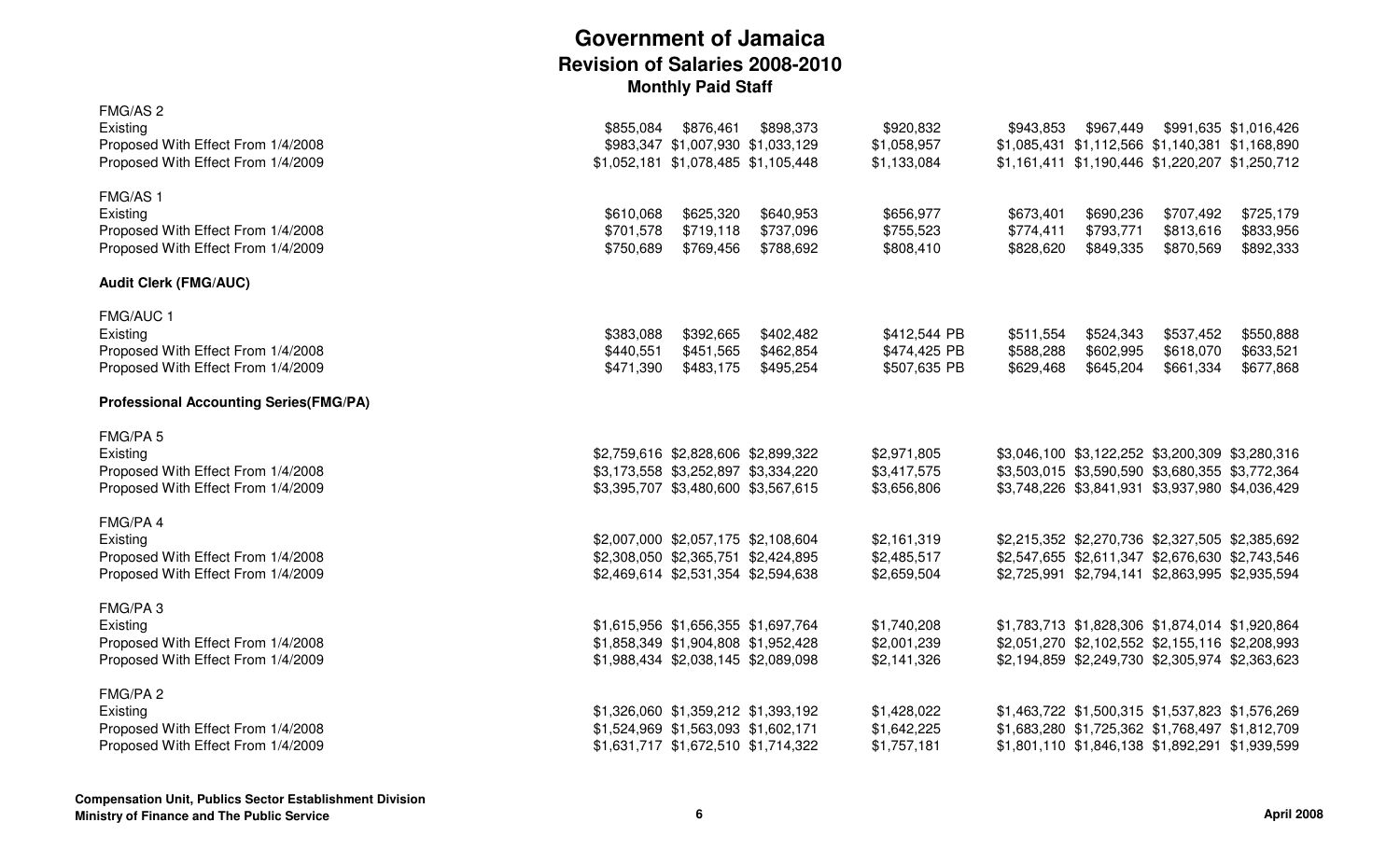| FMG/PA 1<br>Existing<br>Proposed With Effect From 1/4/2008<br>Proposed With Effect From 1/4/2009 | \$850,008                           | \$871,258                           | \$893,040 PB<br>\$977,509 \$1,001,947 \$1,026,996 PB<br>\$1,045,935 \$1,072,083 \$1,098,885 PB | \$1,026,996<br>\$1,181,045<br>\$1,263,718 |                                     |                                     | \$1,052,670 \$1,078,987 \$1,105,962 \$1,133,611<br>\$1,210,571 \$1,240,835 \$1,271,856 \$1,303,653<br>\$1,295,311 \$1,327,694 \$1,360,886 \$1,394,908 |                                     |
|--------------------------------------------------------------------------------------------------|-------------------------------------|-------------------------------------|------------------------------------------------------------------------------------------------|-------------------------------------------|-------------------------------------|-------------------------------------|-------------------------------------------------------------------------------------------------------------------------------------------------------|-------------------------------------|
| <b>Accounting Technician Series (FMG/AT)</b>                                                     |                                     |                                     |                                                                                                |                                           |                                     |                                     |                                                                                                                                                       |                                     |
| FMG/AT 3<br>Existing<br>Proposed With Effect From 1/4/2008<br>Proposed With Effect From 1/4/2009 | \$717,588<br>\$825,226<br>\$882,992 | \$735,528<br>\$845,857<br>\$905,067 | \$753,916<br>\$867,003<br>\$927,694                                                            | \$772,764<br>\$888,678<br>\$950,886       | \$792,083<br>\$910,895<br>\$974,658 | \$811,885<br>\$933,668              | \$832,182<br>\$957,009<br>\$999,024 \$1,024,000 \$1,049,600                                                                                           | \$852,987<br>\$980,935              |
| FMG/AT 2<br>Existing<br>Proposed With Effect From 1/4/2008<br>Proposed With Effect From 1/4/2009 | \$563,436<br>\$647,951<br>\$693,308 | \$577,522<br>\$664,150<br>\$710,641 | \$591,960<br>\$680,754<br>\$728,407                                                            | \$606,759<br>\$697,773<br>\$746,617       | \$621,928<br>\$715,217<br>\$765,282 | \$637,476<br>\$733,098<br>\$784,414 | \$653,413<br>\$751,425<br>\$804,025                                                                                                                   | \$669,748<br>\$770,211<br>\$824,125 |
| FMG/AT 1<br>Existing<br>Proposed With Effect From 1/4/2008<br>Proposed With Effect From 1/4/2009 | \$482,904<br>\$555,340<br>\$594,213 | \$494,977<br>\$569,223<br>\$609,069 | \$507,351<br>\$583,454<br>\$624,295                                                            | \$520,035<br>\$598,040<br>\$639,903       | \$533,036<br>\$612,991<br>\$655,900 | \$546,362<br>\$628,316<br>\$672,298 | \$560,021<br>\$644,024<br>\$689,105                                                                                                                   | \$574,021<br>\$660,124<br>\$706,333 |
| Accounting Clerk Series (FMG/AC)                                                                 |                                     |                                     |                                                                                                |                                           |                                     |                                     |                                                                                                                                                       |                                     |
| FMG/AC 2<br>Existing<br>Proposed With Effect From 1/4/2008<br>Proposed With Effect From 1/4/2009 | \$453,588<br>\$521,626<br>\$558,140 | \$464,928<br>\$534,667<br>\$572,094 | \$476,551<br>\$548,034<br>\$586,396                                                            | \$488,465<br>\$561,734<br>\$601,056       | \$500,676<br>\$575,778<br>\$616,082 | \$513,193<br>\$590,172<br>\$631,484 | \$526,023<br>\$604,926<br>\$647,271                                                                                                                   | \$539,174<br>\$620,050<br>\$663,453 |
| FMG/AC 1<br>Existing<br>Proposed With Effect From 1/4/2008<br>Proposed With Effect From 1/4/2009 | \$380,364<br>\$437,419<br>\$468,038 | \$389,873<br>\$448,354<br>\$479,739 | \$399,620<br>\$459,563<br>\$491,732                                                            | \$409,610<br>\$471,052<br>\$504,026       | \$419,851<br>\$482,828<br>\$516,626 | \$430,347<br>\$494,899<br>\$529,542 | \$441,106<br>\$507,271<br>\$542,780                                                                                                                   | \$452,133<br>\$519,953<br>\$556,350 |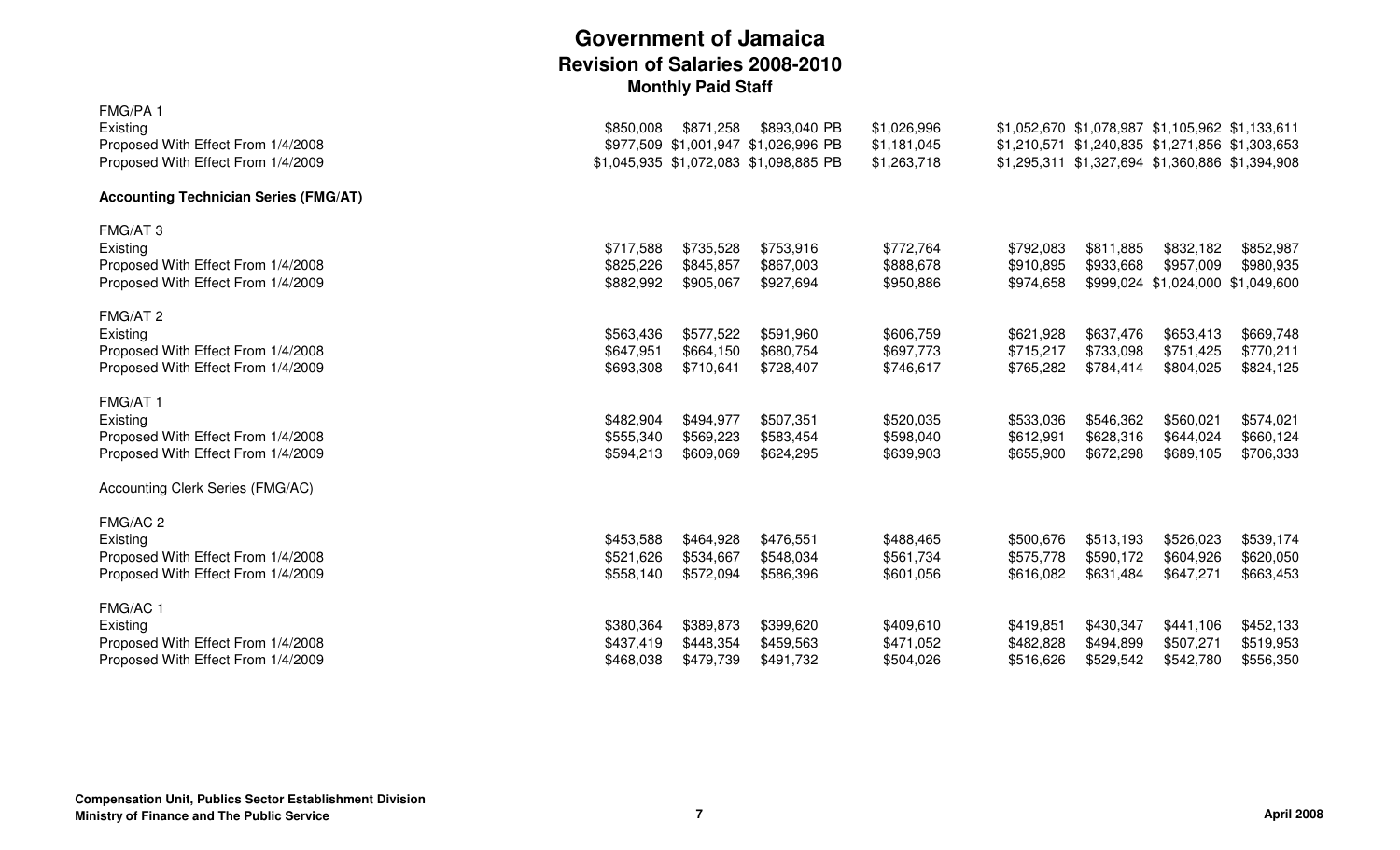#### **Cashier Series (FMG/CS)**

| FMG/CS <sub>2</sub>                             |           |                                     |           |             |           |           |                                                 |                       |
|-------------------------------------------------|-----------|-------------------------------------|-----------|-------------|-----------|-----------|-------------------------------------------------|-----------------------|
| Existing                                        | \$421,524 | \$432,062                           | \$442,864 | \$453,935   | \$465,284 | \$476,916 | \$488,839                                       | \$501,060             |
| Proposed With Effect From 1/4/2008              | \$484,753 | \$496,871                           | \$509,293 | \$522,026   | \$535,076 | \$548,453 | \$562,164                                       | \$576,219             |
| Proposed With Effect From 1/4/2009              | \$518,685 | \$531,652                           | \$544,944 | \$558,567   | \$572,532 | \$586,845 | \$601,516                                       | \$616,554             |
| FMG/CS 1                                        |           |                                     |           |             |           |           |                                                 |                       |
| Existing                                        | \$363,504 | \$372,592                           | \$381,906 | \$391,454   | \$401,240 | \$411,271 | \$421,553                                       | \$432,092             |
| Proposed With Effect From 1/4/2008              | \$418,030 | \$428,480                           | \$439,192 | \$450,172   | \$461,426 | \$472,962 | \$484,786                                       | \$496,906             |
| Proposed With Effect From 1/4/2009              | \$447,292 | \$458,474                           | \$469,936 | \$481,684   | \$493,726 | \$506,069 | \$518,721                                       | \$531,689             |
| <b>Audio Visual Production Series (MCG/AVP)</b> |           |                                     |           |             |           |           |                                                 |                       |
| MCG/AVP 6                                       |           |                                     |           |             |           |           |                                                 |                       |
| Existing                                        |           | \$1,615,956 \$1,656,355 \$1,697,764 |           | \$1,740,208 |           |           | \$1,783,713 \$1,828,306 \$1,874,014 \$1,920,864 |                       |
| Proposed With Effect From 1/4/2008              |           | \$1,858,349 \$1,904,808 \$1,952,428 |           | \$2,001,239 |           |           | \$2,051,270 \$2,102,552 \$2,155,116 \$2,208,993 |                       |
| Proposed With Effect From 1/4/2009              |           | \$1,988,434 \$2,038,145 \$2,089,098 |           | \$2,141,326 |           |           | \$2,194,859 \$2,249,730 \$2,305,974 \$2,363,623 |                       |
| MCG/AVP 5                                       |           |                                     |           |             |           |           |                                                 |                       |
| Existing                                        |           | \$1,326,060 \$1,359,212 \$1,393,192 |           | \$1,428,022 |           |           | \$1,463,722 \$1,500,315 \$1,537,823 \$1,576,269 |                       |
| Proposed With Effect From 1/4/2008              |           | \$1,524,969 \$1,563,093 \$1,602,171 |           | \$1,642,225 |           |           | \$1,683,280 \$1,725,362 \$1,768,497 \$1,812,709 |                       |
| Proposed With Effect From 1/4/2009              |           | \$1,631,717 \$1,672,510 \$1,714,322 |           | \$1,757,181 |           |           | \$1,801,110 \$1,846,138 \$1,892,291 \$1,939,599 |                       |
| MCG/AVP 4                                       |           |                                     |           |             |           |           |                                                 |                       |
| Existing                                        |           | \$1,025,004 \$1,050,629 \$1,076,895 |           | \$1,103,817 |           |           | \$1,131,413 \$1,159,698 \$1,188,690 \$1,218,408 |                       |
| Proposed With Effect From 1/4/2008              |           | \$1,178,755 \$1,208,223 \$1,238,429 |           | \$1,269,390 |           |           | \$1,301,125 \$1,333,653 \$1,366,994 \$1,401,169 |                       |
| Proposed With Effect From 1/4/2009              |           | \$1,261,267 \$1,292,799 \$1,325,119 |           | \$1,358,247 |           |           | \$1,392,203 \$1,427,008 \$1,462,684 \$1,499,251 |                       |
| MCG/AVP 3                                       |           |                                     |           |             |           |           |                                                 |                       |
| Existing                                        | \$739,200 | \$757,680                           | \$776,622 | \$796,038   | \$815,938 | \$836,337 | \$857,245                                       | \$878,677             |
| Proposed With Effect From 1/4/2008              | \$850,080 | \$871,332                           | \$893,115 | \$915,443   | \$938,329 | \$961,787 |                                                 | \$985,832 \$1,010,478 |
| Proposed With Effect From 1/4/2009              | \$909,586 | \$932,325                           | \$955,633 | \$979,524   |           |           | \$1,004,012 \$1,029,113 \$1,054,840 \$1,081,211 |                       |
| MCG/AVP 2                                       |           |                                     |           |             |           |           |                                                 |                       |
| Existing                                        | \$624,696 | \$640,313                           | \$656,321 | \$672,729   | \$689,547 | \$706,786 | \$724,456                                       | \$742,567             |
| Proposed With Effect From 1/4/2008              | \$718,400 | \$736,360                           | \$754,769 | \$773,639   | \$792,980 | \$812,804 | \$833,124                                       | \$853,952             |
| Proposed With Effect From 1/4/2009              | \$768,688 | \$787,906                           | \$807,603 | \$827,793   | \$848,488 | \$869,700 | \$891,443                                       | \$913,729             |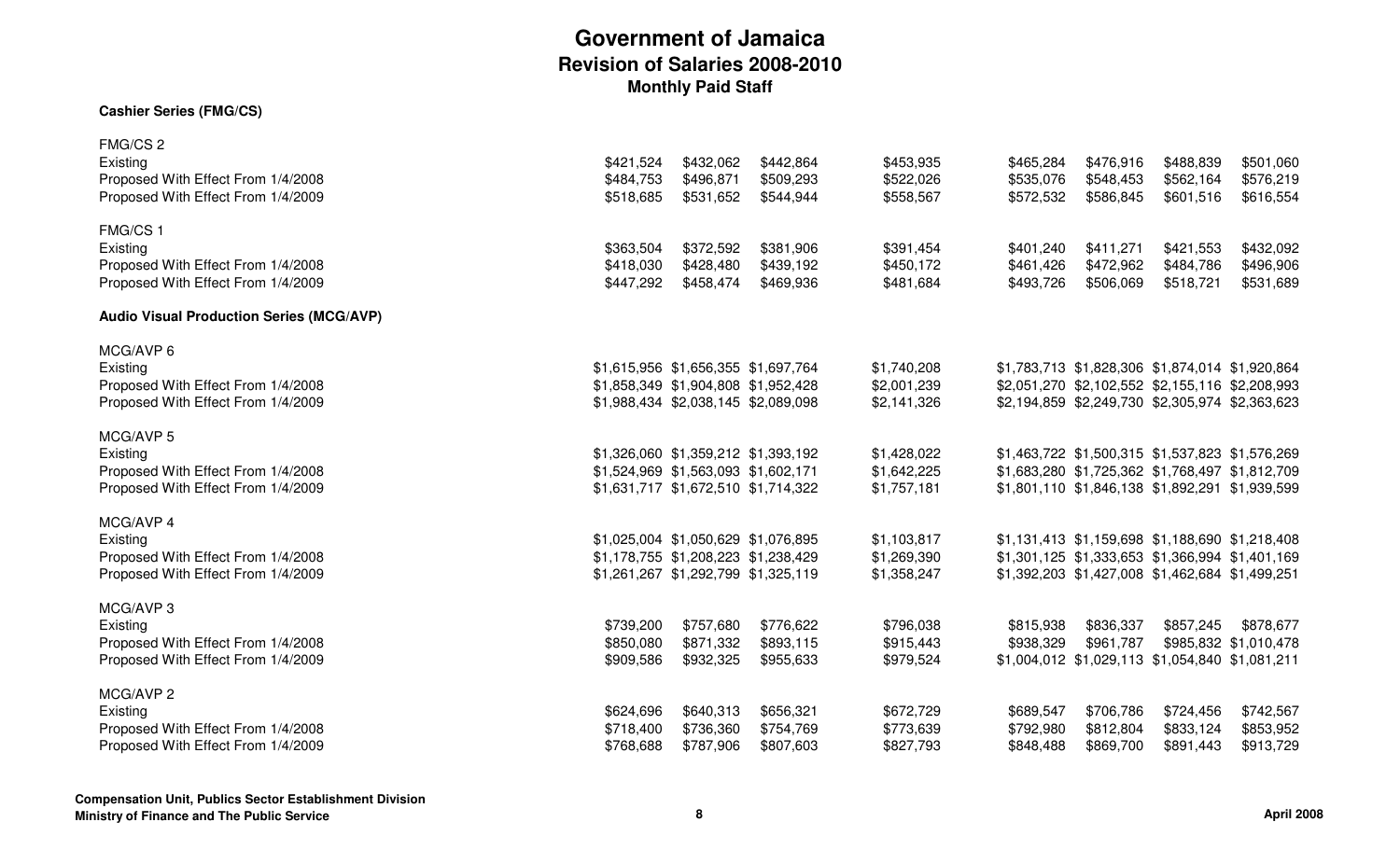| MCG/AVP 1                                |           |                                     |           |             |           |                                                 |                                   |           |
|------------------------------------------|-----------|-------------------------------------|-----------|-------------|-----------|-------------------------------------------------|-----------------------------------|-----------|
| Existing                                 | \$494,964 | \$507,338                           | \$520,022 | \$533,022   | \$546,348 | \$560,006                                       | \$574,006                         | \$588,357 |
| Proposed With Effect From 1/4/2008       | \$569,209 | \$583,439                           | \$598,025 | \$612,975   | \$628,300 | \$644,007                                       | \$660,107                         | \$676,610 |
| Proposed With Effect From 1/4/2009       | \$609,053 | \$624,280                           | \$639,887 | \$655,884   | \$672,281 | \$689,088                                       | \$706,315                         | \$723,973 |
| Audio Visual Technician Series (MCG/AVT) |           |                                     |           |             |           |                                                 |                                   |           |
| MCG/AVT 6                                |           |                                     |           |             |           |                                                 |                                   |           |
| Existing                                 |           | \$1,025,004 \$1,050,629 \$1,076,895 |           | \$1,103,817 |           | \$1,131,413 \$1,159,698 \$1,188,690 \$1,218,408 |                                   |           |
| Proposed With Effect From 1/4/2008       |           | \$1,178,755 \$1,208,223 \$1,238,429 |           | \$1,269,390 |           | \$1,301,125 \$1,333,653 \$1,366,994 \$1,401,169 |                                   |           |
| Proposed With Effect From 1/4/2009       |           | \$1,261,267 \$1,292,799 \$1,325,119 |           | \$1,358,247 |           | \$1,392,203 \$1,427,008 \$1,462,684 \$1,499,251 |                                   |           |
| MCG/AVT 5                                |           |                                     |           |             |           |                                                 |                                   |           |
| Existing                                 | \$768,444 | \$787,655                           | \$807,346 | \$827,530   | \$848,218 | \$869,424                                       | \$891,159                         | \$913,438 |
| Proposed With Effect From 1/4/2008       | \$883,711 | \$905,803                           | \$928,448 | \$951,660   | \$975,451 |                                                 | \$999,837 \$1,024,833 \$1,050,454 |           |
| Proposed With Effect From 1/4/2009       | \$945,570 | \$969,210                           | \$993,440 | \$1,018,276 |           | \$1,043,733 \$1,069,826 \$1,096,572 \$1,123,986 |                                   |           |
| MCG/AVT 4                                |           |                                     |           |             |           |                                                 |                                   |           |
| Existing                                 | \$624,696 | \$640,313                           | \$656,321 | \$672,729   | \$689,547 | \$706,786                                       | \$724,456                         | \$742,567 |
| Proposed With Effect From 1/4/2008       | \$718,400 | \$736,360                           | \$754,769 | \$773,639   | \$792,980 | \$812,804                                       | \$833,124                         | \$853,952 |
| Proposed With Effect From 1/4/2009       | \$768,688 | \$787,906                           | \$807,603 | \$827,793   | \$848,488 | \$869,700                                       | \$891,443                         | \$913,729 |
| MCG/AVT 3                                |           |                                     |           |             |           |                                                 |                                   |           |
| Existing                                 | \$511,440 | \$524,226                           | \$537,332 | \$550,765   | \$564,534 | \$578,647                                       | \$593,114                         | \$607,941 |
| Proposed With Effect From 1/4/2008       | \$588,156 | \$602,860                           | \$617,931 | \$633,380   | \$649,214 | \$665,445                                       | \$682,081                         | \$699,133 |
| Proposed With Effect From 1/4/2009       | \$629,327 | \$645,060                           | \$661,187 | \$677,716   | \$694,659 | \$712,026                                       | \$729,826                         | \$748,072 |
| MCG/AVT 2                                |           |                                     |           |             |           |                                                 |                                   |           |
| Existing                                 | \$414,564 | \$424,928                           | \$435,551 | \$446,440   | \$457,601 | \$469,041                                       | \$480,767                         | \$492,786 |
| Proposed With Effect From 1/4/2008       | \$476,749 | \$488,667                           | \$500,884 | \$513,406   | \$526,241 | \$539,397                                       | \$552,882                         | \$566,704 |
| Proposed With Effect From 1/4/2009       | \$510,121 | \$522,874                           | \$535,946 | \$549,345   | \$563,078 | \$577,155                                       | \$591,584                         | \$606,374 |
| MCG/AVT 1                                |           |                                     |           |             |           |                                                 |                                   |           |
| Existing                                 | \$363,756 | \$372,850                           | \$382,171 | \$391,725   | \$401,519 | \$411,557                                       | \$421,845                         | \$432,392 |
| Proposed With Effect From 1/4/2008       | \$418,319 | \$428,777                           | \$439,497 | \$450,484   | \$461,746 | \$473,290                                       | \$485,122                         | \$497,250 |
| Proposed With Effect From 1/4/2009       | \$447,602 | \$458,792                           | \$470,262 | \$482,018   | \$494,069 | \$506,420                                       | \$519,081                         | \$532,058 |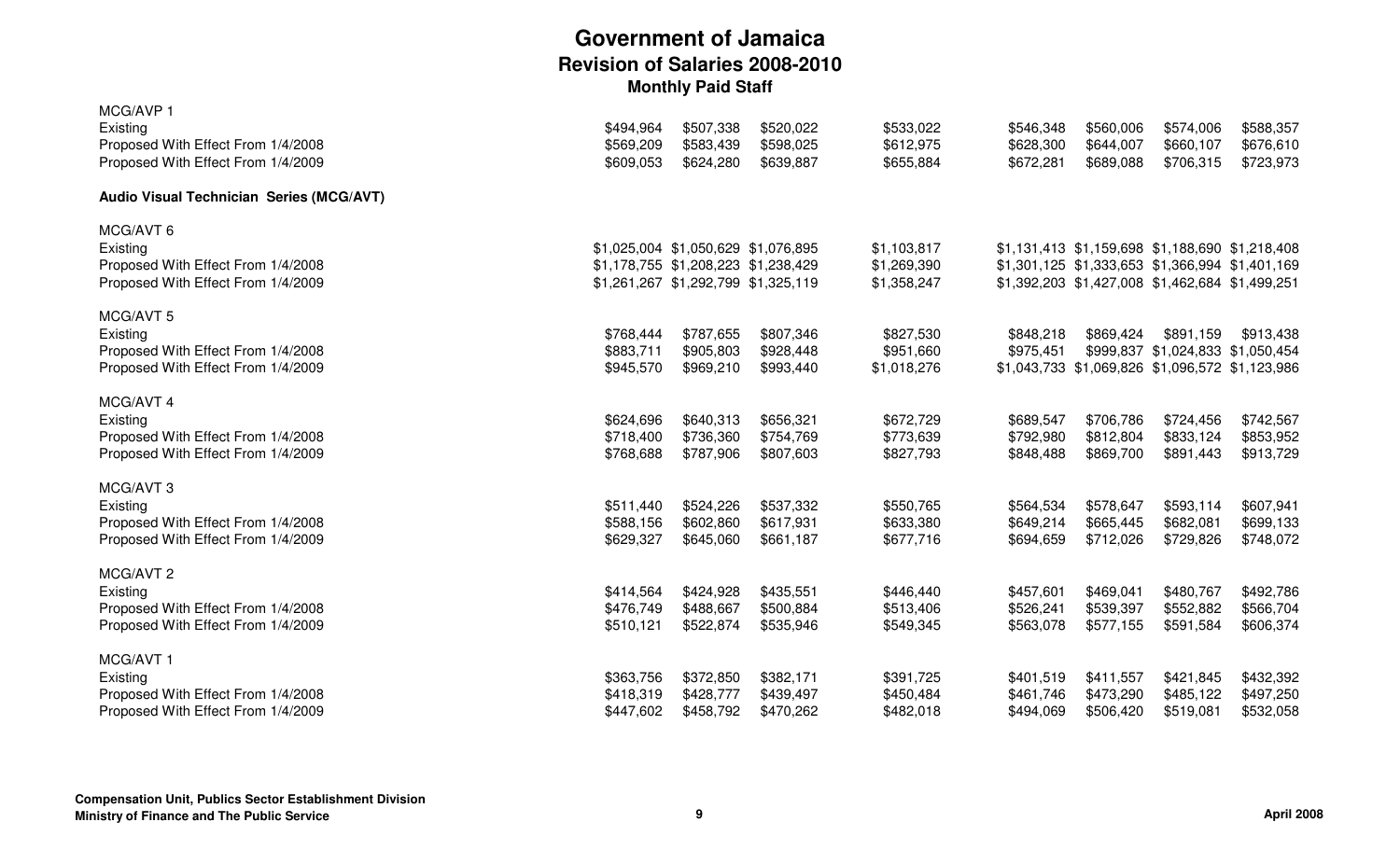#### **Information and Editorial Series (MCG/IE)**

| MCG/IE 5<br>Existing<br>\$1,326,060 \$1,359,212 \$1,393,192<br>\$1,428,022<br>\$1,463,722 \$1,500,315 \$1,537,823 \$1,576,269<br>Proposed With Effect From 1/4/2008<br>\$1,524,969 \$1,563,093 \$1,602,171<br>\$1,642,225<br>\$1,683,280 \$1,725,362 \$1,768,497 \$1,812,709<br>Proposed With Effect From 1/4/2009<br>\$1,631,717 \$1,672,510 \$1,714,322<br>\$1,757,181<br>\$1,801,110 \$1,846,138 \$1,892,291 \$1,939,599<br>MCG/IE 4<br>Existing<br>\$1,025,004 \$1,050,629 \$1,076,895<br>\$1,103,817<br>\$1,131,413 \$1,159,698 \$1,188,690 \$1,218,408 | \$1,783,713 \$1,828,306 \$1,874,014 \$1,920,864<br>\$2,051,270 \$2,102,552 \$2,155,116 \$2,208,993<br>\$2,194,859 \$2,249,730 \$2,305,974 \$2,363,623 |
|--------------------------------------------------------------------------------------------------------------------------------------------------------------------------------------------------------------------------------------------------------------------------------------------------------------------------------------------------------------------------------------------------------------------------------------------------------------------------------------------------------------------------------------------------------------|-------------------------------------------------------------------------------------------------------------------------------------------------------|
|                                                                                                                                                                                                                                                                                                                                                                                                                                                                                                                                                              |                                                                                                                                                       |
| Proposed With Effect From 1/4/2008<br>\$1,269,390<br>\$1,301,125 \$1,333,653 \$1,366,994 \$1,401,169<br>\$1,178,755 \$1,208,223 \$1,238,429<br>Proposed With Effect From 1/4/2009<br>\$1,261,267 \$1,292,799 \$1,325,119<br>\$1,358,247<br>\$1,392,203 \$1,427,008 \$1,462,684 \$1,499,251                                                                                                                                                                                                                                                                   |                                                                                                                                                       |
| MCG/IE <sub>3</sub><br>Existing<br>\$762,120<br>\$781,173<br>\$800,703<br>\$820,720<br>\$841,238<br>\$862,269<br>\$883,826<br>\$743,532<br>Proposed With Effect From 1/4/2008<br>\$855,062<br>\$876,438<br>\$898,349<br>\$920,808<br>\$943,828<br>\$967,424<br>\$991,610 \$1,016,400<br>Proposed With Effect From 1/4/2009<br>\$914,916<br>\$937,789<br>\$961,234<br>\$985,265<br>\$1,009,896 \$1,035,144 \$1,061,022 \$1,087,548                                                                                                                            |                                                                                                                                                       |
| MCG/IE 2<br>\$641,716<br>\$657,758<br>\$674,202<br>\$708,334<br>\$726,042<br>\$744,193<br>Existing<br>\$626,064<br>\$691,058<br>Proposed With Effect From 1/4/2008<br>\$719,974<br>\$737,973<br>\$756,422<br>\$775,333<br>\$794,716<br>\$814,584<br>\$834,949<br>\$855,822<br>Proposed With Effect From 1/4/2009<br>\$915,730<br>\$770,372<br>\$789,631<br>\$809,372<br>\$829,606<br>\$850,346<br>\$871,605<br>\$893,395                                                                                                                                     |                                                                                                                                                       |
| MCG/IE 1<br>\$573,315<br>\$617,398<br>\$632,833<br>Existing<br>\$532,380<br>\$545,690<br>\$559,332<br>\$587,648<br>\$602,339<br>Proposed With Effect From 1/4/2008<br>\$612,237<br>\$627,543<br>\$643,231<br>\$659,312<br>\$692,690<br>\$710,007<br>\$727,757<br>\$675,795<br>Proposed With Effect From 1/4/2009<br>\$778,700<br>\$655,094<br>\$671,471<br>\$688,258<br>\$705,464<br>\$723,101<br>\$741,178<br>\$759,708                                                                                                                                     |                                                                                                                                                       |
| <b>Tax Administration Series (RMG/TA)</b>                                                                                                                                                                                                                                                                                                                                                                                                                                                                                                                    |                                                                                                                                                       |
| RMG/TA 11<br>Existing<br>\$3,816,876 \$3,912,298 \$4,010,105<br>\$4,110,358<br>\$4,213,117 \$4,318,445 \$4,426,406 \$4,537,066<br>Proposed With Effect From 1/4/2008<br>\$4,389,407 \$4,499,143 \$4,611,621<br>\$4,726,912<br>\$4,845,084 \$4,966,212 \$5,090,367 \$5,217,626<br>Proposed With Effect From 1/4/2009<br>\$4,696,666 \$4,814,083 \$4,934,435<br>\$5,057,795<br>\$5,184,240 \$5,313,846 \$5,446,693 \$5,582,860                                                                                                                                 |                                                                                                                                                       |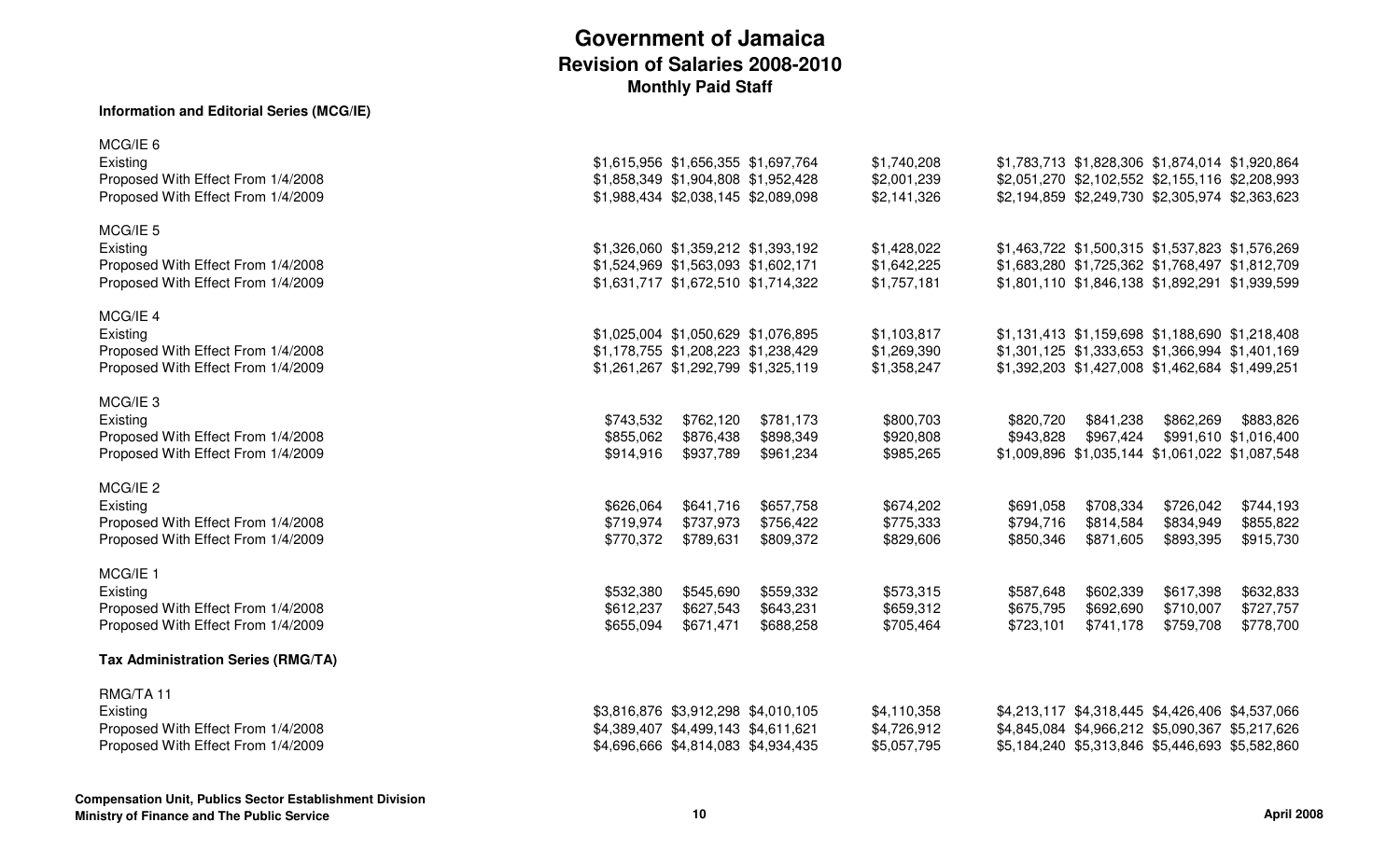| RMG/TA 10<br>Existing<br>Proposed With Effect From 1/4/2008<br>Proposed With Effect From 1/4/2009           | \$2,759,616 \$2,828,606 \$2,899,322<br>\$3,173,558 \$3,252,897 \$3,334,220<br>\$3,395,707 \$3,480,600 \$3,567,615 |                                     | \$2,971,805<br>\$3,417,575<br>\$3,656,806 | \$3,046,100 \$3,122,252 \$3,200,309 \$3,280,316<br>\$3,503,015 \$3,590,590 \$3,680,355 \$3,772,364<br>\$3,748,226 \$3,841,931 \$3,937,980 \$4,036,429 |                                     |                                     |                                     |
|-------------------------------------------------------------------------------------------------------------|-------------------------------------------------------------------------------------------------------------------|-------------------------------------|-------------------------------------------|-------------------------------------------------------------------------------------------------------------------------------------------------------|-------------------------------------|-------------------------------------|-------------------------------------|
| RMG/TA 9<br>Existing<br>Proposed With Effect From 1/4/2008<br>Proposed With Effect From 1/4/2009            | \$2,090,808 \$2,143,078 \$2,196,655<br>\$2,404,429 \$2,464,540 \$2,526,153<br>\$2,572,739 \$2,637,058 \$2,702,984 |                                     | \$2,251,572<br>\$2,589,307<br>\$2,770,559 | \$2,307,861 \$2,365,557 \$2,424,696 \$2,485,314<br>\$2,654,040 \$2,720,391 \$2,788,401 \$2,858,111<br>\$2,839,823 \$2,910,818 \$2,983,589 \$3,058,178 |                                     |                                     |                                     |
| RMG/TA8<br>Existing<br>Proposed With Effect From 1/4/2008<br>Proposed With Effect From 1/4/2009             | \$1,710,672 \$1,753,439 \$1,797,275<br>\$1,967,273 \$2,016,455 \$2,066,866<br>\$2,104,982 \$2,157,606 \$2,211,547 |                                     | \$1,842,207<br>\$2,118,538<br>\$2,266,835 | \$1,888,262 \$1,935,468 \$1,983,855 \$2,033,451<br>\$2,171,501 \$2,225,789 \$2,281,433 \$2,338,469<br>\$2,323,506 \$2,381,594 \$2,441,134 \$2,502,162 |                                     |                                     |                                     |
| RMG/TA7<br>Existing<br>Proposed With Effect From 1/4/2008<br>Proposed With Effect From 1/4/2009             | \$1,405,824 \$1,440,970 \$1,476,994<br>\$1,616,698 \$1,657,115 \$1,698,543<br>\$1,729,866 \$1,773,113 \$1,817,441 |                                     | \$1,513,919<br>\$1,741,006<br>\$1,862,877 | \$1,551,767 \$1,590,561 \$1,630,325 \$1,671,083<br>\$1,784,532 \$1,829,145 \$1,874,874 \$1,921,745<br>\$1,909,449 \$1,957,185 \$2,006,115 \$2,056,268 |                                     |                                     |                                     |
| RMG/TA6<br>Existing<br>Proposed With Effect From 1/4/2008<br>Proposed With Effect From 1/4/2009             | \$1,179,900 \$1,209,398 \$1,239,632<br>\$1,356,885 \$1,390,807 \$1,425,577<br>\$1,451,867 \$1,488,164 \$1,525,368 |                                     | \$1,270,623<br>\$1,461,217<br>\$1,563,502 | \$1,302,389 \$1,334,949 \$1,368,322 \$1,402,530<br>\$1,497,747 \$1,535,191 \$1,573,571 \$1,612,910<br>\$1,602,589 \$1,642,654 \$1,683,721 \$1,725,814 |                                     |                                     |                                     |
| RMG/TA <sub>5</sub><br>Existing<br>Proposed With Effect From 1/4/2008<br>Proposed With Effect From 1/4/2009 | \$976,668 \$1,001,085 \$1,026,112<br>\$1,123,168 \$1,151,247 \$1,180,029<br>\$1,201,790 \$1,231,835 \$1,262,631   |                                     | \$1,051,765<br>\$1,209,529<br>\$1,294,196 | \$1,078,059 \$1,105,010 \$1,132,635 \$1,160,951<br>\$1,239,768 \$1,270,762 \$1,302,531 \$1,335,094<br>\$1,326,551 \$1,359,715 \$1,393,708 \$1,428,551 |                                     |                                     |                                     |
| RMG/TA 4<br>Existing<br>Proposed With Effect From 1/4/2008<br>Proposed With Effect From 1/4/2009            | \$805,704<br>\$825,847<br>\$949,724<br>\$926,560<br>\$991,419 \$1,016,204 \$1,041,609                             | \$846,493<br>\$973,467              | \$867,655<br>\$997,803<br>\$1,067,650     | \$889,346<br>\$1,022,748 \$1,048,317 \$1,074,525 \$1,101,388<br>\$1,094,341 \$1,121,699 \$1,149,742 \$1,178,485                                       | \$911,580                           | \$934,370                           | \$957,729                           |
| RMG/TA3<br>Existing<br>Proposed With Effect From 1/4/2008<br>Proposed With Effect From 1/4/2009             | \$677,268<br>\$694,200<br>\$778,858<br>\$798,330<br>\$833,378<br>\$854,213                                        | \$711,555<br>\$818,288<br>\$875,568 | \$729,344<br>\$838,745<br>\$897,457       | \$747,577<br>\$859,714<br>\$919,894                                                                                                                   | \$766,267<br>\$881,207<br>\$942,891 | \$785,423<br>\$903,237<br>\$966,463 | \$805,059<br>\$925,818<br>\$990,625 |
|                                                                                                             |                                                                                                                   |                                     |                                           |                                                                                                                                                       |                                     |                                     |                                     |

**Compensation Unit, Publics Sector Establishment Division**

**Ministry of Finance and The Public Service**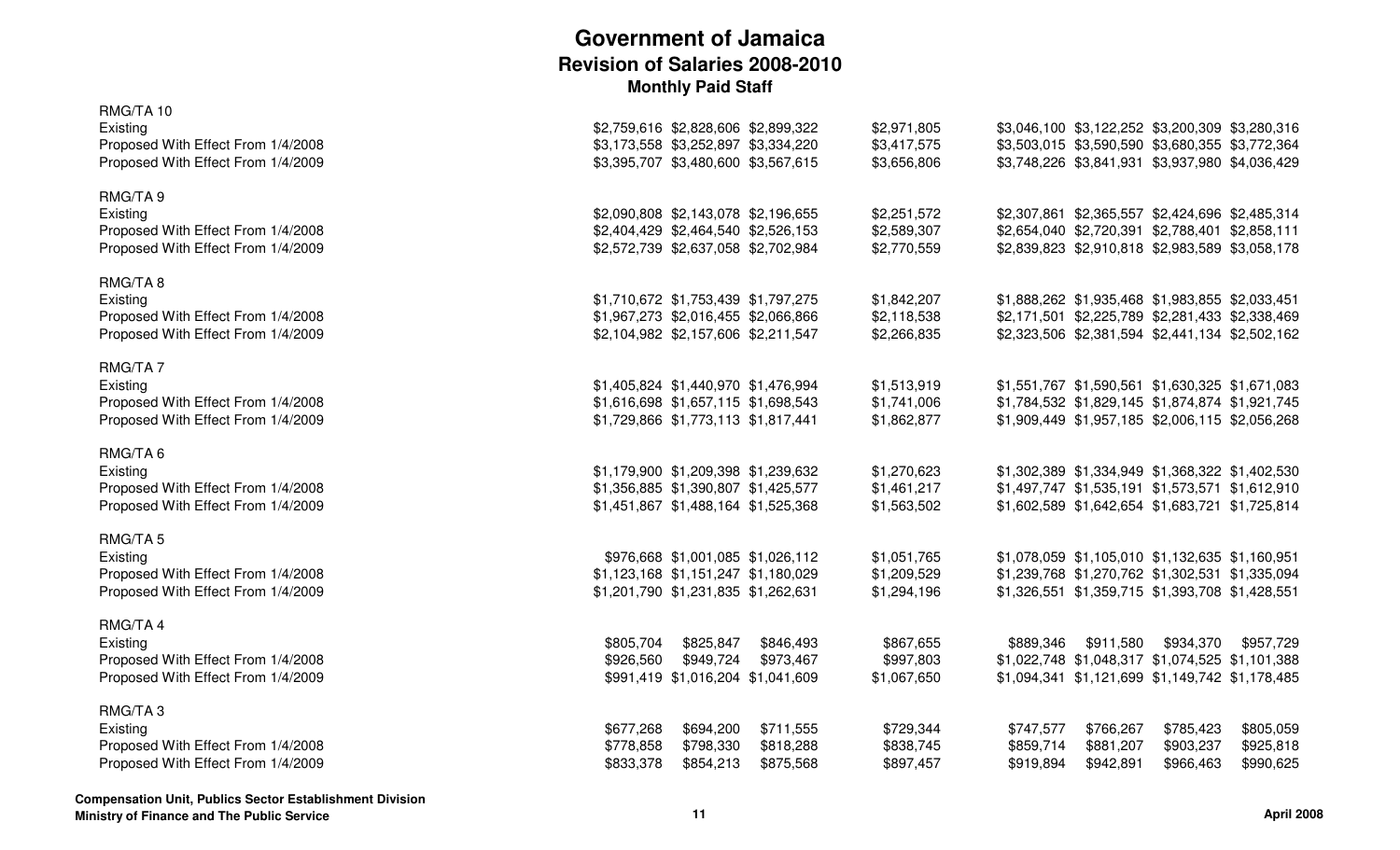| RMG/TA 2                                     |                                     |           |           |             |           |                                                 |           |                                                 |
|----------------------------------------------|-------------------------------------|-----------|-----------|-------------|-----------|-------------------------------------------------|-----------|-------------------------------------------------|
| Existing                                     | \$575,532                           | \$589,920 | \$604,668 | \$619,785   | \$635,280 | \$651,162                                       | \$667,441 | \$684,127                                       |
| Proposed With Effect From 1/4/2008           | \$661,862                           | \$678,408 | \$695,369 | \$712,753   | \$730,572 | \$748,836                                       | \$767,557 | \$786,746                                       |
| Proposed With Effect From 1/4/2009           | \$708,192                           | \$725,897 | \$744,044 | \$762,645   | \$781,712 | \$801,254                                       | \$821,286 | \$841,818                                       |
| RMG/TA1                                      |                                     |           |           |             |           |                                                 |           |                                                 |
| Existing                                     | \$467,832                           | \$479,528 | \$491,516 | \$503,804   | \$516,399 | \$529,309                                       | \$542,542 | \$556,105                                       |
| Proposed With Effect From 1/4/2008           | \$538,007                           | \$551,457 | \$565,243 | \$579,374   | \$593,859 | \$608,705                                       | \$623,923 | \$639,521                                       |
| Proposed With Effect From 1/4/2009           | \$575,667                           | \$590,059 | \$604,810 | \$619,931   | \$635,429 | \$651,315                                       | \$667,598 | \$684,287                                       |
| <b>Information Technology Group (MIS/IT)</b> |                                     |           |           |             |           |                                                 |           |                                                 |
| MIS/IT 8                                     |                                     |           |           |             |           |                                                 |           |                                                 |
| Existing                                     | \$2,069,772 \$2,121,516 \$2,174,554 |           |           | \$2,228,918 |           | \$2,284,641 \$2,341,757 \$2,400,301 \$2,460,308 |           |                                                 |
| Proposed With Effect From 1/4/2008           | \$2,380,238 \$2,439,744 \$2,500,737 |           |           | \$2,563,256 |           | \$2,627,337 \$2,693,021 \$2,760,346 \$2,829,355 |           |                                                 |
| Proposed With Effect From 1/4/2009           | \$2,546,854 \$2,610,526 \$2,675,789 |           |           | \$2,742,684 |           |                                                 |           | \$2,811,251 \$2,881,532 \$2,953,570 \$3,027,410 |
|                                              |                                     |           |           |             |           |                                                 |           |                                                 |
| MIS/IT <sub>7</sub>                          |                                     |           |           |             |           |                                                 |           |                                                 |
| Existing                                     | \$1,662,168 \$1,703,722 \$1,746,315 |           |           | \$1,789,973 |           | \$1,834,722 \$1,880,591 \$1,927,605 \$1,975,795 |           |                                                 |
| Proposed With Effect From 1/4/2008           | \$1,911,493 \$1,959,281 \$2,008,263 |           |           | \$2,058,469 |           | \$2,109,931 \$2,162,679 \$2,216,746 \$2,272,165 |           |                                                 |
| Proposed With Effect From 1/4/2009           | \$2,045,298 \$2,096,430 \$2,148,841 |           |           | \$2,202,562 |           | \$2,257,626 \$2,314,067 \$2,371,918 \$2,431,216 |           |                                                 |
|                                              |                                     |           |           |             |           |                                                 |           |                                                 |
| MIS/IT 6                                     |                                     |           |           |             |           |                                                 |           |                                                 |
| Existing                                     | \$1,348,200 \$1,381,905 \$1,416,453 |           |           | \$1,451,864 |           |                                                 |           | \$1,488,161 \$1,525,365 \$1,563,499 \$1,602,586 |
| Proposed With Effect From 1/4/2008           | \$1,550,430 \$1,589,191 \$1,628,921 |           |           | \$1,669,644 |           | \$1,711,385 \$1,754,169 \$1,798,023 \$1,842,974 |           |                                                 |
| Proposed With Effect From 1/4/2009           | \$1,658,960 \$1,700,434 \$1,742,945 |           |           | \$1,786,519 |           |                                                 |           | \$1,831,182 \$1,876,961 \$1,923,885 \$1,971,982 |
|                                              |                                     |           |           |             |           |                                                 |           |                                                 |
| MIS/IT 5                                     |                                     |           |           |             |           |                                                 |           |                                                 |
| Existing                                     | \$1,197,192 \$1,227,122 \$1,257,800 |           |           | \$1,289,245 |           | \$1,321,476 \$1,354,513 \$1,388,376 \$1,423,085 |           |                                                 |
| Proposed With Effect From 1/4/2008           | \$1,376,771 \$1,411,190 \$1,446,470 |           |           | \$1,482,632 |           | \$1,519,697 \$1,557,690 \$1,596,632 \$1,636,548 |           |                                                 |
| Proposed With Effect From 1/4/2009           | \$1,473,145 \$1,509,973 \$1,547,723 |           |           | \$1,586,416 |           | \$1,626,076 \$1,666,728 \$1,708,396 \$1,751,106 |           |                                                 |
|                                              |                                     |           |           |             |           |                                                 |           |                                                 |
| MIS/IT 4                                     |                                     |           |           |             |           |                                                 |           |                                                 |
| Existing                                     | \$1,054,140 \$1,080,494 \$1,107,506 |           |           | \$1,135,193 |           | \$1,163,573 \$1,192,663 \$1,222,479 \$1,253,041 |           |                                                 |
| Proposed With Effect From 1/4/2008           | \$1,212,261 \$1,242,568 \$1,273,632 |           |           | \$1,305,473 |           | \$1,338,109 \$1,371,562 \$1,405,851 \$1,440,997 |           |                                                 |
| Proposed With Effect From 1/4/2009           | \$1,297,119 \$1,329,547 \$1,362,786 |           |           | \$1,396,856 |           | \$1,431,777 \$1,467,571 \$1,504,261 \$1,541,867 |           |                                                 |
|                                              |                                     |           |           |             |           |                                                 |           |                                                 |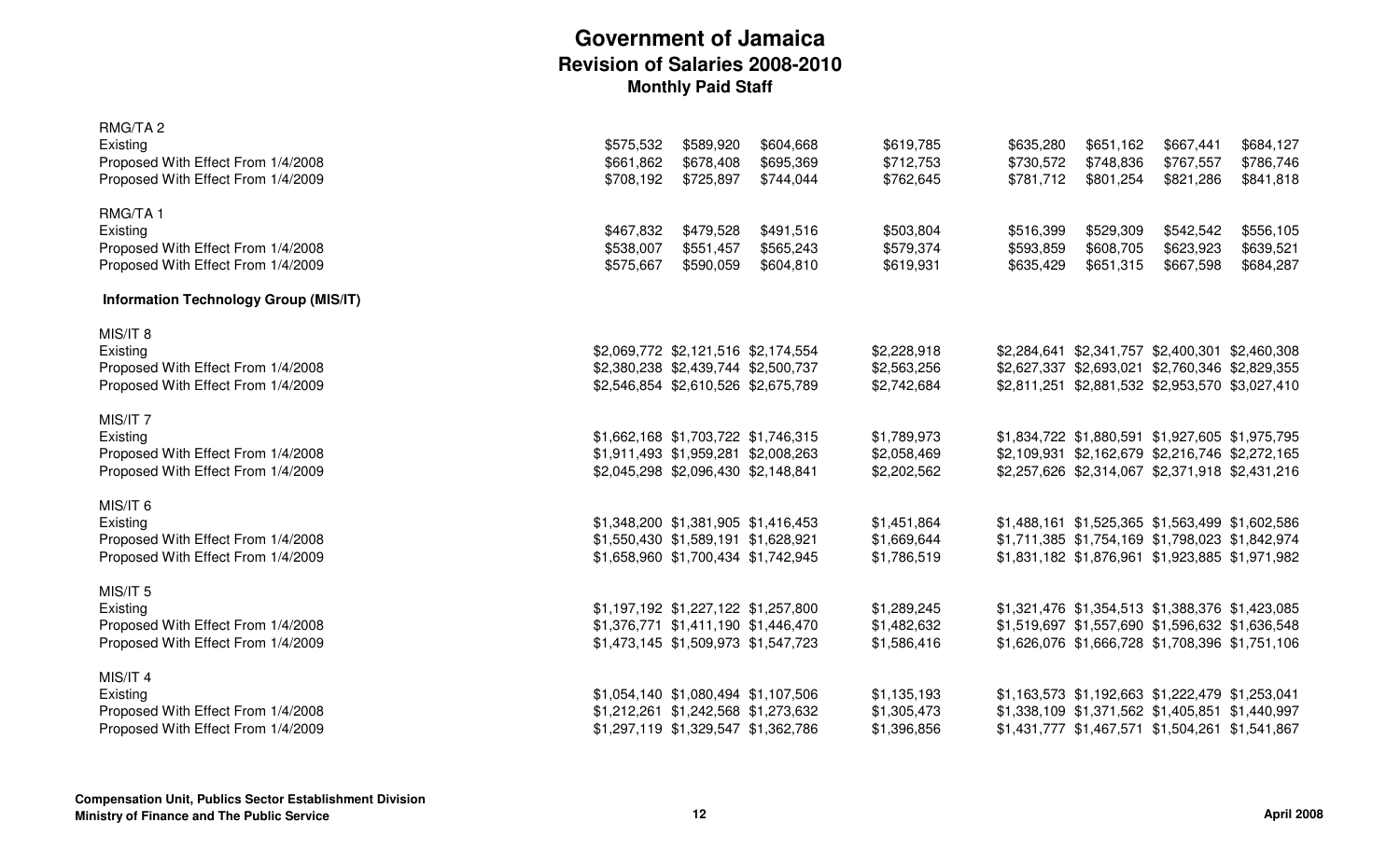| MIS/IT <sub>3</sub><br>Existing<br>Proposed With Effect From 1/4/2008<br>Proposed With Effect From 1/4/2009 | \$689,388<br>\$792,796<br>\$848,292 | \$706,623<br>\$812,616<br>\$869,499                                                                               | \$724,288<br>\$832,932<br>\$891,237 | \$742,395<br>\$853,755<br>\$913,518       | \$760,955<br>\$875,099<br>\$936,356 | \$779,979<br>\$896,976<br>\$959,764                                                                                                                   | \$799,479<br>\$919,401              | \$819,466<br>\$942,386<br>\$983,759 \$1,008,353 |
|-------------------------------------------------------------------------------------------------------------|-------------------------------------|-------------------------------------------------------------------------------------------------------------------|-------------------------------------|-------------------------------------------|-------------------------------------|-------------------------------------------------------------------------------------------------------------------------------------------------------|-------------------------------------|-------------------------------------------------|
| MIS/IT <sub>2</sub><br>Existing<br>Proposed With Effect From 1/4/2008<br>Proposed With Effect From 1/4/2009 | \$572,928<br>\$658,867<br>\$704,988 | \$587,251<br>\$675,339<br>\$722,613                                                                               | \$601,932<br>\$692,222<br>\$740,678 | \$616,981<br>\$709,528<br>\$759,195       | \$632,405<br>\$727,266<br>\$778,175 | \$648,215<br>\$745,448<br>\$797,629                                                                                                                   | \$664,421<br>\$764,084<br>\$817,570 | \$681,031<br>\$783,186<br>\$838,009             |
| MIS/IT 1<br>Existing<br>Proposed With Effect From 1/4/2008<br>Proposed With Effect From 1/4/2009            | \$430,548<br>\$495,130<br>\$529,789 | \$441,312<br>\$507,508<br>\$543,034                                                                               | \$452,344<br>\$520,196<br>\$556,610 | \$463,653<br>\$533,201<br>\$570,525       | \$475,244<br>\$546,531<br>\$584,788 | \$487,126<br>\$560,194<br>\$599,408                                                                                                                   | \$499,304<br>\$574,199<br>\$614,393 | \$511,786<br>\$588,554<br>\$629,753             |
| <b>Social Work Group SWG</b>                                                                                |                                     |                                                                                                                   |                                     |                                           |                                     |                                                                                                                                                       |                                     |                                                 |
| SWG/PS 4<br>Existing<br>Proposed With Effect From 1/4/2008<br>Proposed With Effect From 1/4/2009            |                                     | \$1,025,004 \$1,050,629 \$1,076,895<br>\$1,178,755 \$1,208,223 \$1,238,429<br>\$1,261,267 \$1,292,799 \$1,325,119 |                                     | \$1,103,817<br>\$1,269,390<br>\$1,358,247 |                                     | \$1,131,413 \$1,159,698 \$1,188,690 \$1,218,408<br>\$1,301,125 \$1,333,653 \$1,366,994 \$1,401,169<br>\$1,392,203 \$1,427,008 \$1,462,684 \$1,499,251 |                                     |                                                 |
| SWG/PS 3<br>Existing<br>Proposed With Effect From 1/4/2008<br>Proposed With Effect From 1/4/2009            | \$867,300                           | \$888,983<br>\$997,395 \$1,022,330 \$1,047,888<br>\$1,067,213 \$1,093,893 \$1,121,240                             | \$911,207                           | \$933,987<br>\$1,074,085<br>\$1,149,271   | \$957,337                           | \$1,100,937 \$1,128,461 \$1,156,672 \$1,185,589                                                                                                       | \$981,270 \$1,005,802 \$1,030,947   | \$1,178,003 \$1,207,453 \$1,237,639 \$1,268,580 |
| SWG/PS 2<br>Existing<br>Proposed With Effect From 1/4/2008<br>Proposed With Effect From 1/4/2009            | \$734,808<br>\$845,029<br>\$904,181 | \$753,178<br>\$866,155<br>\$926,786                                                                               | \$772,008<br>\$887,809<br>\$949,955 | \$791,308<br>\$910,004<br>\$973,704       | \$811,091<br>\$932,754              | \$831,368<br>\$956,073<br>\$998,047 \$1,022,998 \$1,048,573 \$1,074,787                                                                               | \$852,152                           | \$873,456<br>\$979,975 \$1,004,474              |
| SWG/PS 1<br>Existing<br>Proposed With Effect From 1/4/2008<br>Proposed With Effect From 1/4/2009            | \$616,488<br>\$708,961<br>\$758,588 | \$631,900<br>\$726,685<br>\$777,553                                                                               | \$647,698<br>\$744,852<br>\$796,992 | \$663,890<br>\$763,474<br>\$816,917       | \$680,487<br>\$782,561<br>\$837,340 | \$697,500<br>\$802,125<br>\$858,273                                                                                                                   | \$714,937<br>\$822,178<br>\$879,730 | \$732,811<br>\$842,732<br>\$901,723             |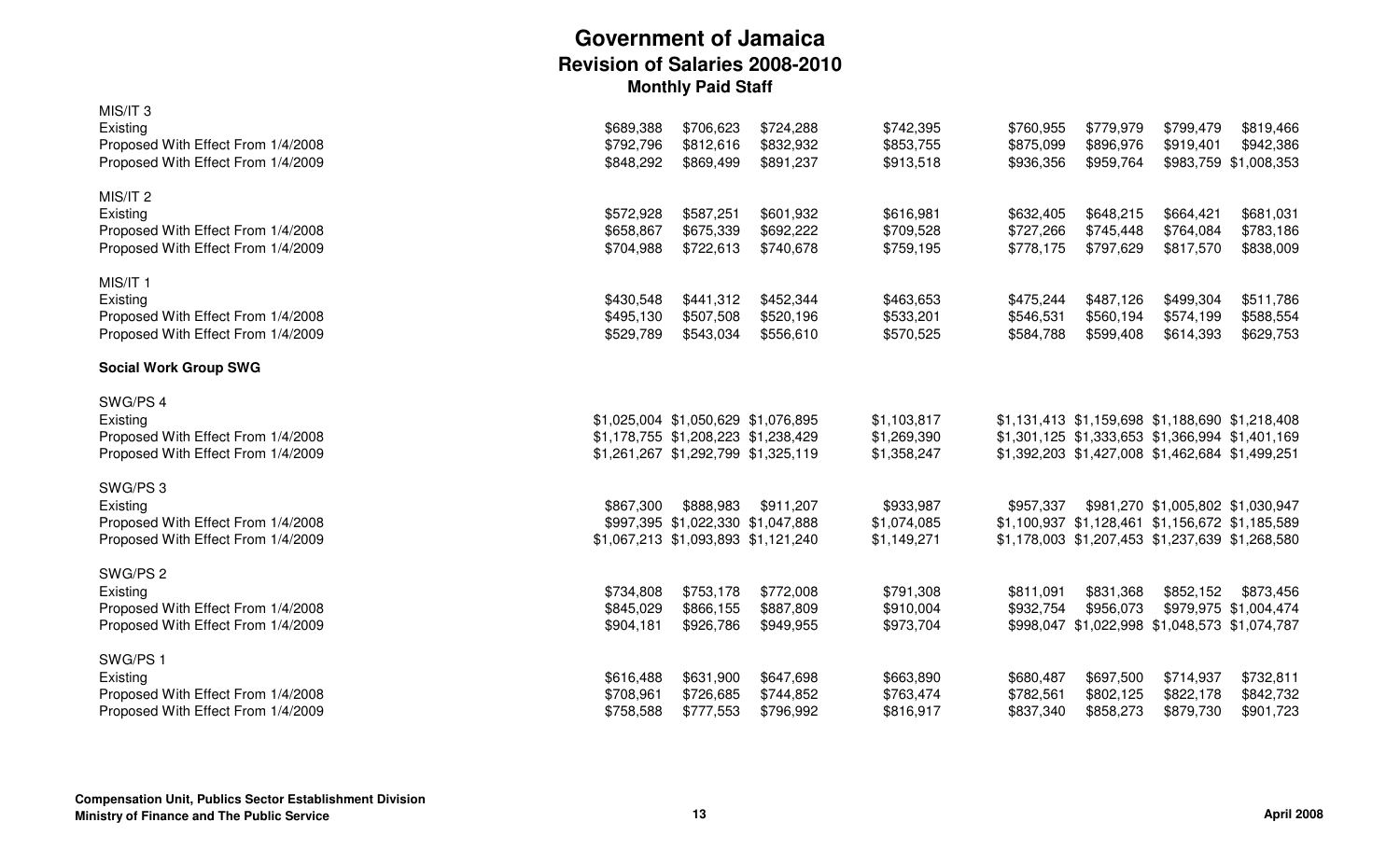| SWG/SSA 2                          |           |                                     |           |             |           |           |                                                 |           |
|------------------------------------|-----------|-------------------------------------|-----------|-------------|-----------|-----------|-------------------------------------------------|-----------|
| Existing                           | \$525,204 | \$538,334                           | \$551,792 | \$565,587   | \$579,727 | \$594,220 | \$609,076                                       | \$624,303 |
| Proposed With Effect From 1/4/2008 | \$603,985 | \$619,084                           | \$634,561 | \$650,425   | \$666,686 | \$683,353 | \$700,437                                       | \$717,948 |
| Proposed With Effect From 1/4/2009 | \$646,264 | \$662,420                           | \$678,981 | \$695,955   | \$713,354 | \$731,188 | \$749,468                                       | \$768,204 |
| SWG/SSA 1                          |           |                                     |           |             |           |           |                                                 |           |
| Existing                           | \$453,313 | \$464,646                           | \$476,262 | \$488,169   | \$500,373 | \$512,882 | \$525,704                                       | \$538,847 |
| Proposed With Effect From 1/4/2008 | \$521,310 | \$534,343                           | \$547,701 | \$561,394   | \$575,429 | \$589,814 | \$604,560                                       | \$619,674 |
| Proposed With Effect From 1/4/2009 | \$557,802 | \$571,747                           | \$586,040 | \$600,691   | \$615,709 | \$631,101 | \$646,879                                       | \$663,051 |
| SWG/SWA 2                          |           |                                     |           |             |           |           |                                                 |           |
| Existing                           | \$446,136 | \$457,289                           | \$468,722 | \$480,440   | \$492,451 | \$504,762 | \$517,381                                       | \$530,316 |
| Proposed With Effect From 1/4/2008 | \$513,056 | \$525,883                           | \$539,030 | \$552,506   | \$566,318 | \$580,476 | \$594,988                                       | \$609,863 |
| Proposed With Effect From 1/4/2009 | \$548,970 | \$562,695                           | \$576,762 | \$591,181   | \$605,961 | \$621,110 | \$636,637                                       | \$652,553 |
| SWG/SWA1                           |           |                                     |           |             |           |           |                                                 |           |
| Existing                           | \$363,492 | \$372,579                           | \$381,894 | \$391,441   | \$401,227 | \$411,258 | \$421,539                                       | \$432,078 |
| Proposed With Effect From 1/4/2008 | \$418,016 | \$428,466                           | \$439,178 | \$450,157   | \$461,411 | \$472,947 | \$484,770                                       | \$496,889 |
| Proposed With Effect From 1/4/2009 | \$447,277 | \$458,459                           | \$469,920 | \$481,668   | \$493,710 | \$506,053 | \$518,704                                       | \$531,672 |
| <b>Librarian Series(PIDG/LB)</b>   |           |                                     |           |             |           |           |                                                 |           |
| Librarian 5                        |           |                                     |           |             |           |           |                                                 |           |
| Existing                           |           | \$1,326,060 \$1,359,212 \$1,393,192 |           | \$1,428,022 |           |           | \$1,463,722 \$1,500,315 \$1,537,823 \$1,576,269 |           |
| Proposed With Effect From 1/4/2008 |           | \$1,524,969 \$1,563,093 \$1,602,171 |           | \$1,642,225 |           |           | \$1,683,280 \$1,725,362 \$1,768,497 \$1,812,709 |           |
| Proposed With Effect From 1/4/2009 |           | \$1,631,717 \$1,672,510 \$1,714,322 |           | \$1,757,181 |           |           | \$1,801,110 \$1,846,138 \$1,892,291 \$1,939,599 |           |
| Librarian 4                        |           |                                     |           |             |           |           |                                                 |           |
| Existing                           |           | \$1,025,004 \$1,050,629 \$1,076,895 |           | \$1,103,817 |           |           | \$1,131,413 \$1,159,698 \$1,188,690 \$1,218,408 |           |
| Proposed With Effect From 1/4/2008 |           | \$1,178,755 \$1,208,223 \$1,238,429 |           | \$1,269,390 |           |           | \$1,301,125 \$1,333,653 \$1,366,994 \$1,401,169 |           |
| Proposed With Effect From 1/4/2009 |           | \$1,261,267 \$1,292,799 \$1,325,119 |           | \$1,358,247 |           |           | \$1,392,203 \$1,427,008 \$1,462,684 \$1,499,251 |           |
| Librarian 3                        |           |                                     |           |             |           |           |                                                 |           |
| Existing                           | \$936,936 | \$960,359                           | \$984,368 | \$1,008,978 |           |           | \$1,034,202 \$1,060,057 \$1,086,559 \$1,113,722 |           |
| Proposed With Effect From 1/4/2008 |           | \$1,077,476 \$1,104,413 \$1,132,024 |           | \$1,160,324 |           |           | \$1,189,332 \$1,219,066 \$1,249,542 \$1,280,781 |           |
| Proposed With Effect From 1/4/2009 |           | \$1,152,900 \$1,181,722 \$1,211,265 |           | \$1,241,547 |           |           | \$1,272,586 \$1,304,400 \$1,337,010 \$1,370,436 |           |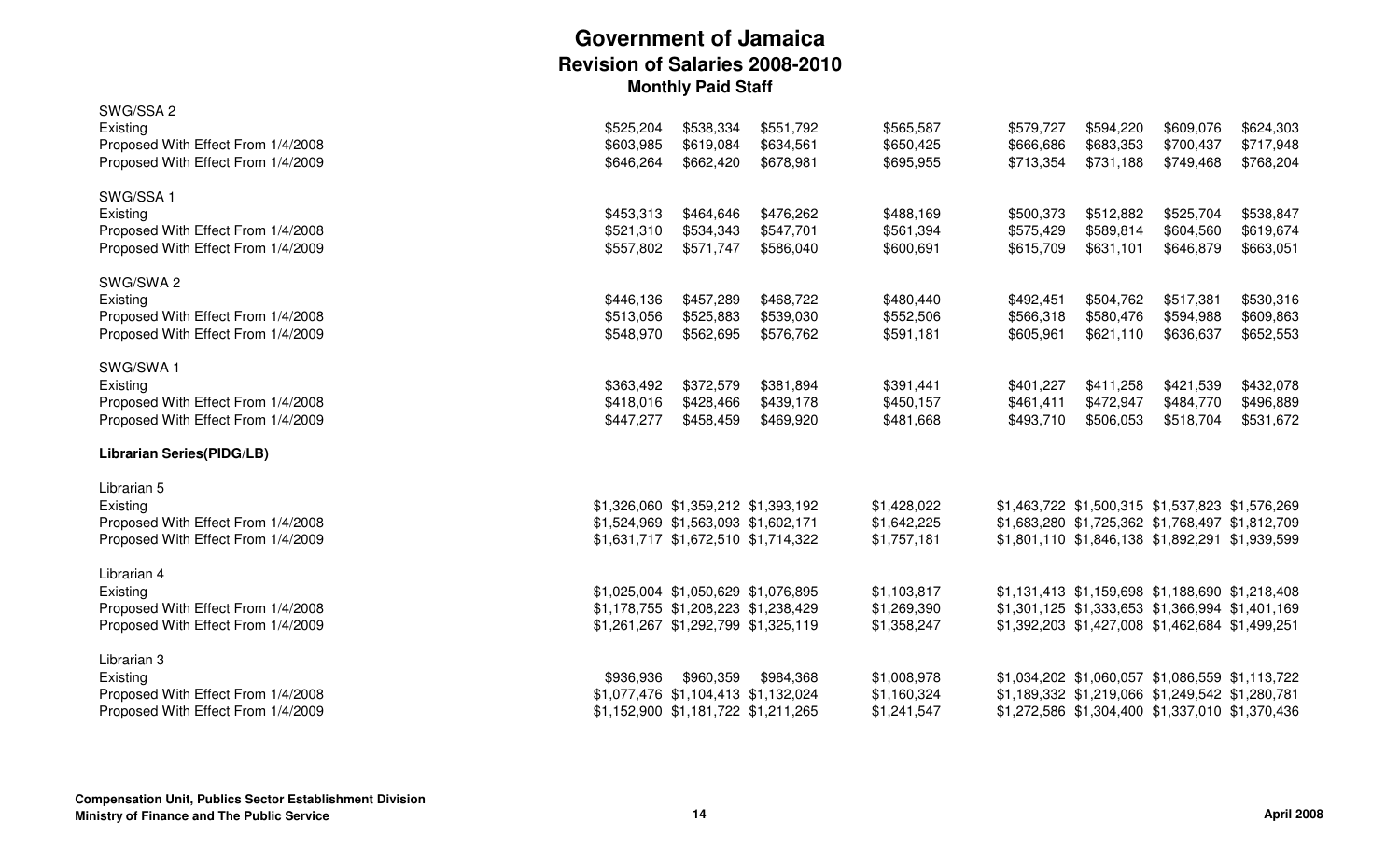| Librarian 2<br>Existing<br>Proposed With Effect From 1/4/2008<br>Proposed With Effect From 1/4/2009          | \$758,268<br>\$872,008<br>\$933,049 | \$777,225<br>\$893,808<br>\$956,375                                                                               | \$796,655<br>\$916,154<br>\$980,284 | \$816,572<br>\$939,057<br>\$1,004,791     | \$836,986<br>\$962,534              | \$857,911                           | \$879,358<br>\$986,597 \$1,011,262 \$1,036,544<br>\$1,029,911 \$1,055,659 \$1,082,051 \$1,109,102                                                     | \$901,342                           |
|--------------------------------------------------------------------------------------------------------------|-------------------------------------|-------------------------------------------------------------------------------------------------------------------|-------------------------------------|-------------------------------------------|-------------------------------------|-------------------------------------|-------------------------------------------------------------------------------------------------------------------------------------------------------|-------------------------------------|
| Librarian 1<br>Existing<br>Proposed With Effect From 1/4/2008<br>Proposed With Effect From 1/4/2009          | \$610,212<br>\$701,744<br>\$750,866 | \$625,467<br>\$719,287<br>\$769,638                                                                               | \$641,104<br>\$737,270<br>\$788,878 | \$657,132<br>\$755,701<br>\$808,600       | \$673,560<br>\$774,594<br>\$828,815 | \$690,399<br>\$793,959<br>\$849,536 | \$707,659<br>\$813,808<br>\$870,774                                                                                                                   | \$725,350<br>\$834,153<br>\$892,544 |
| <b>Health Record Series (PIDG/HR)</b>                                                                        |                                     |                                                                                                                   |                                     |                                           |                                     |                                     |                                                                                                                                                       |                                     |
| PIDG/HR <sub>5</sub><br>Existing<br>Proposed With Effect From 1/4/2008<br>Proposed With Effect From 1/4/2009 |                                     | \$1,326,060 \$1,359,212 \$1,393,192<br>\$1,524,969 \$1,563,093 \$1,602,171<br>\$1,631,717 \$1,672,510 \$1,714,322 |                                     | \$1,428,022<br>\$1,642,225<br>\$1,757,181 |                                     |                                     | \$1,463,722 \$1,500,315 \$1,537,823 \$1,576,269<br>\$1,683,280 \$1,725,362 \$1,768,497 \$1,812,709<br>\$1,801,110 \$1,846,138 \$1,892,291 \$1,939,599 |                                     |
| PIDG/HR4<br>Existing<br>Proposed With Effect From 1/4/2008<br>Proposed With Effect From 1/4/2009             | \$758,268<br>\$872,008<br>\$933,049 | \$777,225<br>\$893,808<br>\$956,375                                                                               | \$796,655<br>\$916,154<br>\$980,284 | \$816,572<br>\$939,057<br>\$1,004,791     | \$836,986<br>\$962,534              | \$857,911                           | \$879,358<br>\$986,597 \$1,011,262 \$1,036,544<br>\$1,029,911 \$1,055,659 \$1,082,051 \$1,109,102                                                     | \$901,342                           |
| PIDG/HR3<br>Existing<br>Proposed With Effect From 1/4/2008<br>Proposed With Effect From 1/4/2009             | \$610,212<br>\$701,744<br>\$750,866 | \$625,467<br>\$719,287<br>\$769,638                                                                               | \$641,104<br>\$737,270<br>\$788,878 | \$657,132<br>\$755,701<br>\$808,600       | \$673,560<br>\$774,594<br>\$828,815 | \$690,399<br>\$793,959<br>\$849,536 | \$707,659<br>\$813,808<br>\$870,774                                                                                                                   | \$725,350<br>\$834,153<br>\$892,544 |
| PIDG/HR 2<br>Existing<br>Proposed With Effect From 1/4/2008<br>Proposed With Effect From 1/4/2009            | \$498,672<br>\$573,473<br>\$613,616 | \$511,139<br>\$587,810<br>\$628,956                                                                               | \$523,917<br>\$602,505<br>\$644,680 | \$537,015<br>\$617,567<br>\$660,797       | \$550,441<br>\$633,007<br>\$677,317 | \$564,202<br>\$648,832<br>\$694,250 | \$578,307<br>\$665,053<br>\$711,606                                                                                                                   | \$592,764<br>\$681,679<br>\$729,396 |
| PIDG/HR 1<br>Existing<br>Proposed With Effect From 1/4/2008<br>Proposed With Effect From 1/4/2009            | \$376,308<br>\$432,754<br>\$463,047 | \$385,716<br>\$443,573<br>\$474,623                                                                               | \$395,359<br>\$454,662<br>\$486,489 | \$405,243<br>\$466,029<br>\$498,651       | \$415,374<br>\$477,680<br>\$511,117 | \$425,758<br>\$489,622<br>\$523,895 | \$436,402<br>\$501,862<br>\$536,993                                                                                                                   | \$447,312<br>\$514,409<br>\$550,417 |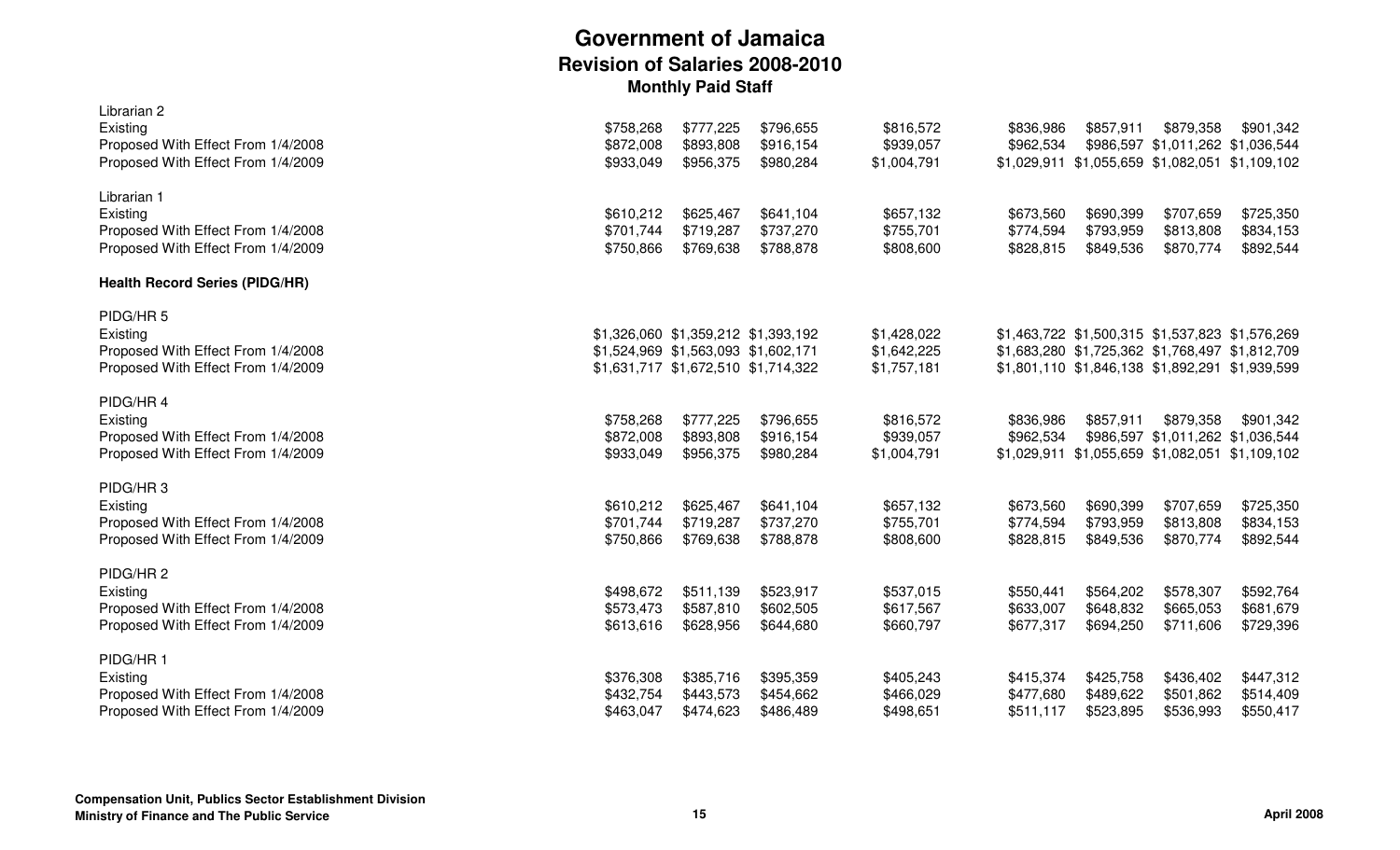#### **Archives & Records Management Series (PIDG/AR)**

| PIDG/AR7                                                |                                     |           |           |             |                                                 |           |                                                 |           |
|---------------------------------------------------------|-------------------------------------|-----------|-----------|-------------|-------------------------------------------------|-----------|-------------------------------------------------|-----------|
| Existing                                                | \$2,089,620 \$2,141,861 \$2,195,407 |           |           | \$2,250,292 | \$2,306,549 \$2,364,213 \$2,423,319 \$2,483,902 |           |                                                 |           |
| Proposed With Effect From 1/4/2008                      | \$2,403,063 \$2,463,140 \$2,524,718 |           |           | \$2,587,836 | \$2,652,532 \$2,718,845 \$2,786,816 \$2,856,487 |           |                                                 |           |
| Proposed With Effect From 1/4/2009                      | \$2,571,277 \$2,635,559 \$2,701,448 |           |           | \$2,768,985 | \$2,838,209 \$2,909,164 \$2,981,893 \$3,056,441 |           |                                                 |           |
|                                                         |                                     |           |           |             |                                                 |           |                                                 |           |
| PIDG/AR6                                                |                                     |           |           |             |                                                 |           |                                                 |           |
| Existing                                                | \$1,615,956 \$1,656,355 \$1,697,764 |           |           | \$1,740,208 | \$1,783,713 \$1,828,306 \$1,874,014 \$1,920,864 |           |                                                 |           |
| Proposed With Effect From 1/4/2008                      | \$1,858,349 \$1,904,808 \$1,952,428 |           |           | \$2,001,239 | \$2,051,270 \$2,102,552 \$2,155,116 \$2,208,993 |           |                                                 |           |
| Proposed With Effect From 1/4/2009                      | \$1,988,434 \$2,038,145 \$2,089,098 |           |           | \$2,141,326 | \$2,194,859 \$2,249,730 \$2,305,974 \$2,363,623 |           |                                                 |           |
|                                                         |                                     |           |           |             |                                                 |           |                                                 |           |
| PIDG/AR5                                                |                                     |           |           |             |                                                 |           |                                                 |           |
| Existing                                                | \$1,025,004 \$1,050,629 \$1,076,895 |           |           | \$1,103,817 | \$1,131,413 \$1,159,698 \$1,188,690 \$1,218,408 |           |                                                 |           |
| Proposed With Effect From 1/4/2008                      | \$1,178,755 \$1,208,223 \$1,238,429 |           |           | \$1,269,390 | \$1,301,125 \$1,333,653 \$1,366,994 \$1,401,169 |           |                                                 |           |
|                                                         |                                     |           |           |             |                                                 |           |                                                 |           |
| Proposed With Effect From 1/4/2009                      | \$1,261,267 \$1,292,799 \$1,325,119 |           |           | \$1,358,247 | \$1,392,203 \$1,427,008 \$1,462,684 \$1,499,251 |           |                                                 |           |
| PIDG/AR4                                                |                                     |           |           |             |                                                 |           |                                                 |           |
|                                                         |                                     |           |           |             |                                                 |           |                                                 |           |
| Existing                                                | \$758,268                           | \$777,225 | \$796,655 | \$816,572   | \$836,986                                       | \$857,911 | \$879,358                                       | \$901,342 |
| Proposed With Effect From 1/4/2008                      | \$872,008                           | \$893,808 | \$916,154 | \$939,057   | \$962,534                                       |           | \$986,597 \$1,011,262 \$1,036,544               |           |
| Proposed With Effect From 1/4/2009                      | \$933,049                           | \$956,375 | \$980,284 | \$1,004,791 | \$1,029,911 \$1,055,659 \$1,082,051 \$1,109,102 |           |                                                 |           |
| <b>Records Information Management Series (PIDG/RIM)</b> |                                     |           |           |             |                                                 |           |                                                 |           |
|                                                         |                                     |           |           |             |                                                 |           |                                                 |           |
| PIDG/RIM 5                                              |                                     |           |           |             |                                                 |           |                                                 |           |
| Existing                                                | \$1,025,004 \$1,050,629 \$1,076,895 |           |           | \$1,103,817 | \$1,131,413 \$1,159,698 \$1,188,690 \$1,218,408 |           |                                                 |           |
| Proposed With Effect From 1/4/2008                      | \$1,178,755 \$1,208,223 \$1,238,429 |           |           | \$1,269,390 | \$1,301,125 \$1,333,653 \$1,366,994 \$1,401,169 |           |                                                 |           |
| Proposed With Effect From 1/4/2009                      | \$1,261,267 \$1,292,799 \$1,325,119 |           |           | \$1,358,247 | \$1,392,203 \$1,427,008 \$1,462,684 \$1,499,251 |           |                                                 |           |
|                                                         |                                     |           |           |             |                                                 |           |                                                 |           |
| PIDG/RIM 4                                              |                                     |           |           |             |                                                 |           |                                                 |           |
| Existing                                                | \$758,268                           | \$777,225 | \$796,655 | \$816,572   | \$836,986                                       | \$857,911 | \$879,358                                       | \$901,342 |
| Proposed With Effect From 1/4/2008                      | \$872,008                           | \$893,808 | \$916,154 | \$939,057   | \$962,534                                       |           | \$986,597 \$1,011,262 \$1,036,544               |           |
| Proposed With Effect From 1/4/2009                      | \$933,049                           | \$956,375 | \$980,284 | \$1,004,791 |                                                 |           | \$1,029,911 \$1,055,659 \$1,082,051 \$1,109,102 |           |
|                                                         |                                     |           |           |             |                                                 |           |                                                 |           |
| PIDG/RIM 3                                              |                                     |           |           |             |                                                 |           |                                                 |           |
| Existing                                                | \$550,008                           | \$563,758 | \$577,852 | \$592,298   | \$607,106                                       | \$622,284 | \$637,841                                       | \$653,787 |
| Proposed With Effect From 1/4/2008                      | \$632,509                           | \$648,322 | \$664,530 | \$681,143   | \$698,172                                       | \$715,626 | \$733,517                                       | \$751,855 |
| Proposed With Effect From 1/4/2009                      | \$676,785                           | \$693,704 | \$711,047 | \$728,823   | \$747,044                                       | \$765,720 | \$784,863                                       | \$804,485 |
|                                                         |                                     |           |           |             |                                                 |           |                                                 |           |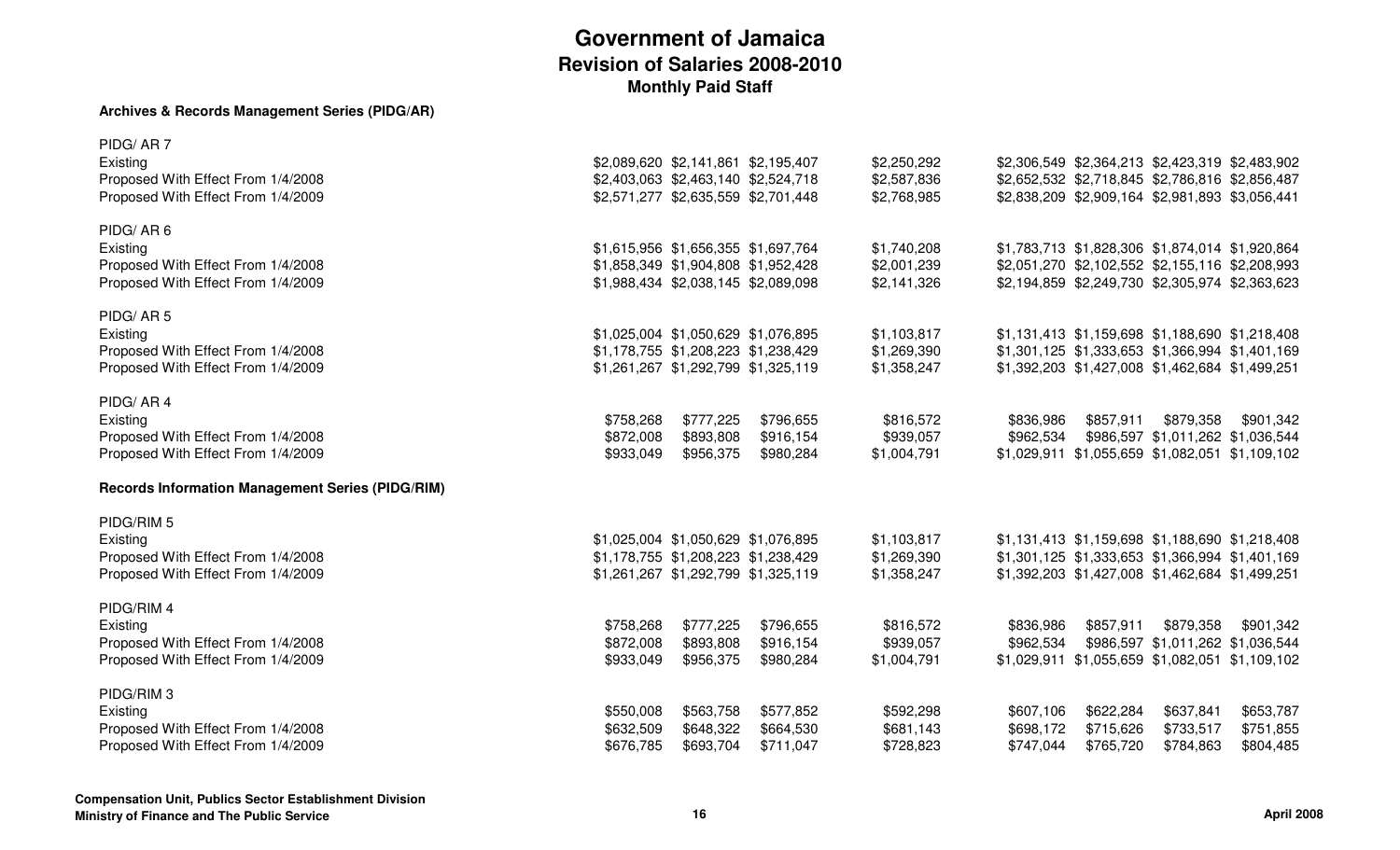| PIDG/RIM 2<br>Existing<br>Proposed With Effect From 1/4/2008<br>Proposed With Effect From 1/4/2009          | \$450,012<br>\$517,514<br>\$553,740 | \$461,262<br>\$530,452<br>\$567,583                                                     | \$472,794<br>\$543,713<br>\$581,773 | \$484,614<br>\$557,306<br>\$596,317       | \$496,729<br>\$571,238<br>\$611,225 | \$509,147<br>\$585,519<br>\$626,506 | \$521,876<br>\$600,157<br>\$642,168                                                                                                                   | \$534,923<br>\$615,161<br>\$658,223 |
|-------------------------------------------------------------------------------------------------------------|-------------------------------------|-----------------------------------------------------------------------------------------|-------------------------------------|-------------------------------------------|-------------------------------------|-------------------------------------|-------------------------------------------------------------------------------------------------------------------------------------------------------|-------------------------------------|
| PIDG/RIM 1<br>Existing<br>Proposed With Effect From 1/4/2008<br>Proposed With Effect From 1/4/2009          | \$370,020<br>\$425,523<br>\$455,310 | \$379,271<br>\$436,161<br>\$466,692                                                     | \$388,752<br>\$447,065<br>\$478,360 | \$398,471<br>\$458,242<br>\$490,319       | \$408,433<br>\$469,698<br>\$502,577 | \$418,644<br>\$481,440<br>\$515,141 | \$429,110<br>\$493,476<br>\$528,020                                                                                                                   | \$439,838<br>\$505,813<br>\$541,220 |
| <b>Steno Writers Series (OPS/SW)</b>                                                                        |                                     |                                                                                         |                                     |                                           |                                     |                                     |                                                                                                                                                       |                                     |
| OPS/SW <sub>3</sub><br>Existing<br>Proposed With Effect From 1/4/2008<br>Proposed With Effect From 1/4/2009 | \$934,092                           | \$957,444<br>\$1,074,206 \$1,101,061 \$1,128,587<br>\$1,149,400 \$1,178,135 \$1,207,589 | \$981,380                           | \$1,005,915<br>\$1,156,802<br>\$1,237,778 |                                     |                                     | \$1,031,063 \$1,056,839 \$1,083,260 \$1,110,342<br>\$1,185,722 \$1,215,365 \$1,245,749 \$1,276,893<br>\$1,268,723 \$1,300,441 \$1,332,952 \$1,366,276 |                                     |
| OPS/SW <sub>2</sub><br>Existing<br>Proposed With Effect From 1/4/2008<br>Proposed With Effect From 1/4/2009 | \$748,104<br>\$860,320<br>\$920,542 | \$766,807<br>\$881,828<br>\$943,556                                                     | \$785,977<br>\$903,873<br>\$967,144 | \$805,626<br>\$926,470<br>\$991,323       | \$825,767<br>\$949,632              | \$846,411<br>\$973,373              | \$867,571<br>\$1,016,106 \$1,041,509 \$1,067,546 \$1,094,235                                                                                          | \$889,261<br>\$997,707 \$1,022,650  |
| OPS/SW 1<br>Existing<br>Proposed With Effect From 1/4/2008<br>Proposed With Effect From 1/4/2009            | \$619,272<br>\$712,163<br>\$762,014 | \$634,754<br>\$729,967<br>\$781,065                                                     | \$650,623<br>\$748,216<br>\$800,591 | \$666,888<br>\$766,921<br>\$820,606       | \$683,560<br>\$786,094<br>\$841,121 | \$700,649<br>\$805,747<br>\$862,149 | \$718,166<br>\$825,891<br>\$883,703                                                                                                                   | \$736,120<br>\$846,538<br>\$905,795 |
| <b>Administrative Secretary</b>                                                                             |                                     |                                                                                         |                                     |                                           |                                     |                                     |                                                                                                                                                       |                                     |
| OPS/ADS 2<br>Existing<br>Proposed With Effect From 1/4/2008<br>Proposed With Effect From 1/4/2009           | \$901,860                           | \$924,407<br>\$1,037,139 \$1,063,067 \$1,089,644<br>\$1,109,739 \$1,137,482 \$1,165,919 | \$947,517                           | \$971,205<br>\$1,116,885<br>\$1,195,067   |                                     |                                     | \$995,485 \$1,020,372 \$1,045,881 \$1,072,028<br>\$1,144,807 \$1,173,428 \$1,202,763 \$1,232,832<br>\$1,224,944 \$1,255,568 \$1,286,957 \$1,319,131   |                                     |
| OPS/ADS 1<br>Existing<br>Proposed With Effect From 1/4/2008<br>Proposed With Effect From 1/4/2009           | \$718,836<br>\$826,661<br>\$884,528 | \$736,807<br>\$847,328<br>\$906,641                                                     | \$755,227<br>\$868,511<br>\$929,307 | \$774,108<br>\$890,224<br>\$952,540       | \$793,460<br>\$912,480              | \$813,297<br>\$935,291              | \$833,629<br>\$958,674<br>\$976,353 \$1,000,762 \$1,025,781 \$1,051,425                                                                               | \$854,470<br>\$982,641              |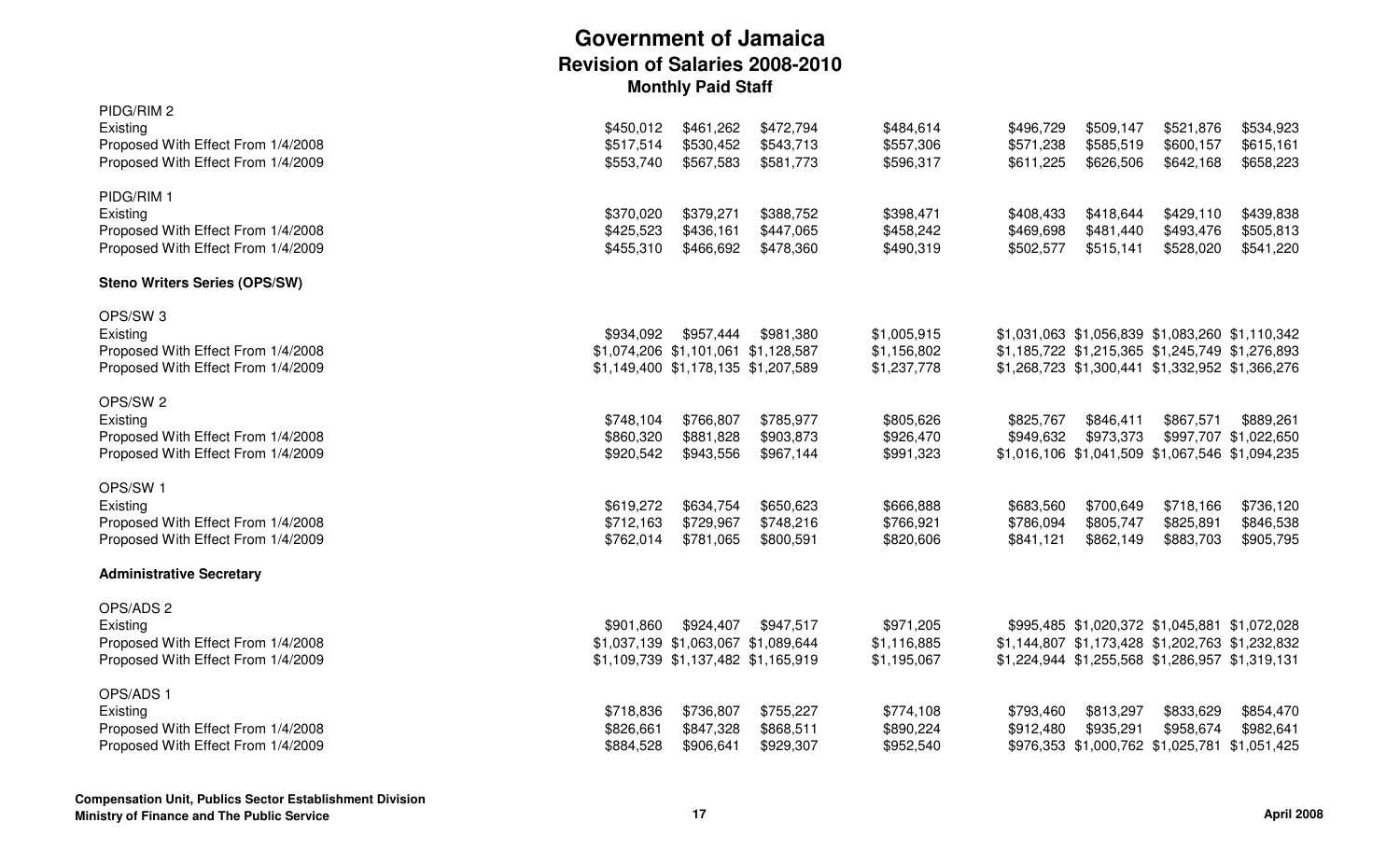#### **Secretarial Series (OPS/SS)**

| OPS/SS 6<br>Existing<br>Proposed With Effect From 1/4/2008<br>Proposed With Effect From 1/4/2009            |                                     | \$1,025,004 \$1,050,629 \$1,076,895<br>\$1,178,755 \$1,208,223 \$1,238,429<br>\$1,261,267 \$1,292,799 \$1,325,119 |                                     | \$1,103,817<br>\$1,269,390<br>\$1,358,247 |                                     | \$1,131,413 \$1,159,698 \$1,188,690 \$1,218,408<br>\$1,301,125 \$1,333,653 \$1,366,994 \$1,401,169<br>\$1,392,203 \$1,427,008 \$1,462,684 \$1,499,251 |                                                             |                                     |
|-------------------------------------------------------------------------------------------------------------|-------------------------------------|-------------------------------------------------------------------------------------------------------------------|-------------------------------------|-------------------------------------------|-------------------------------------|-------------------------------------------------------------------------------------------------------------------------------------------------------|-------------------------------------------------------------|-------------------------------------|
| OPS/SS <sub>5</sub><br>Existing                                                                             | \$913,500                           | \$936,338                                                                                                         | \$959,746                           | \$983,740                                 |                                     | \$1,008,333 \$1,033,541 \$1,059,380 \$1,085,864                                                                                                       |                                                             |                                     |
| Proposed With Effect From 1/4/2008<br>Proposed With Effect From 1/4/2009                                    |                                     | \$1,050,525 \$1,076,788 \$1,103,708<br>\$1,124,062 \$1,152,163 \$1,180,967                                        |                                     | \$1,131,301<br>\$1,210,492                |                                     | \$1,159,583 \$1,188,573 \$1,218,287 \$1,248,744<br>\$1,240,754 \$1,271,773 \$1,303,567 \$1,336,156                                                    |                                                             |                                     |
| OPS/SS4<br>Existing<br>Proposed With Effect From 1/4/2008<br>Proposed With Effect From 1/4/2009             | \$714,012<br>\$821,114<br>\$878,592 | \$731,862<br>\$841,642<br>\$900,557                                                                               | \$750,159<br>\$862,683<br>\$923,070 | \$768,913<br>\$884,250<br>\$946,147       | \$788,136<br>\$906,356<br>\$969,801 | \$807,839<br>\$929,015                                                                                                                                | \$828,035<br>\$952,240<br>\$994,046 \$1,018,897 \$1,044,370 | \$848,736<br>\$976,046              |
| OPS/SS <sub>3</sub><br>Existing<br>Proposed With Effect From 1/4/2008<br>Proposed With Effect From 1/4/2009 | \$598,500<br>\$688,275<br>\$736,454 | \$613,463<br>\$705,482<br>\$754,866                                                                               | \$628,799<br>\$723,119<br>\$773,737 | \$644,519<br>\$741,197<br>\$793,081       | \$660,632<br>\$759,727<br>\$812,908 | \$677,148<br>\$778,720<br>\$833,230                                                                                                                   | \$694,077<br>\$798,188<br>\$854,061                         | \$711,428<br>\$818,143<br>\$875,413 |
| OPS/SS <sub>2</sub><br>Existing<br>Proposed With Effect From 1/4/2008<br>Proposed With Effect From 1/4/2009 | \$451,512<br>\$519,239<br>\$555,586 | \$462,800<br>\$532,220<br>\$569,475                                                                               | \$474,370<br>\$545,525<br>\$583,712 | \$486,229<br>\$559,163<br>\$598,305       | \$498,385<br>\$573,142<br>\$613,262 | \$510,844<br>\$587,471<br>\$628,594                                                                                                                   | \$523,615<br>\$602,158<br>\$644,309                         | \$536,706<br>\$617,212<br>\$660,417 |
| OPS/SS1<br>Existing<br>Proposed With Effect From 1/4/2008<br>Proposed With Effect From 1/4/2009             | \$376,428<br>\$432,892<br>\$463,195 | \$385,839<br>\$443,715<br>\$474,775                                                                               | \$395,485<br>\$454,807<br>\$486,644 | \$405,372<br>\$466,178<br>\$498,810       | \$415,506<br>\$477,832<br>\$511,280 | \$425,894<br>\$489,778<br>\$524,062                                                                                                                   | \$436,541<br>\$502,022<br>\$537,164                         | \$447,455<br>\$514,573<br>\$550,593 |
| <b>Telephone Operating Series (OPS/TO)</b>                                                                  |                                     |                                                                                                                   |                                     |                                           |                                     |                                                                                                                                                       |                                                             |                                     |
| OPS/TO 4<br>Existing<br>Proposed With Effect From 1/4/2008<br>Proposed With Effect From 1/4/2009            | \$522,420<br>\$600,783<br>\$642,838 | \$535,481<br>\$615,803<br>\$658,909                                                                               | \$548,868<br>\$631,198<br>\$675,381 | \$562,589<br>\$646,978<br>\$692,266       | \$576,654<br>\$663,152<br>\$709,573 | \$591,070<br>\$679,731<br>\$727,312                                                                                                                   | \$605,847<br>\$696,724<br>\$745,495                         | \$620,993<br>\$714,142<br>\$764,132 |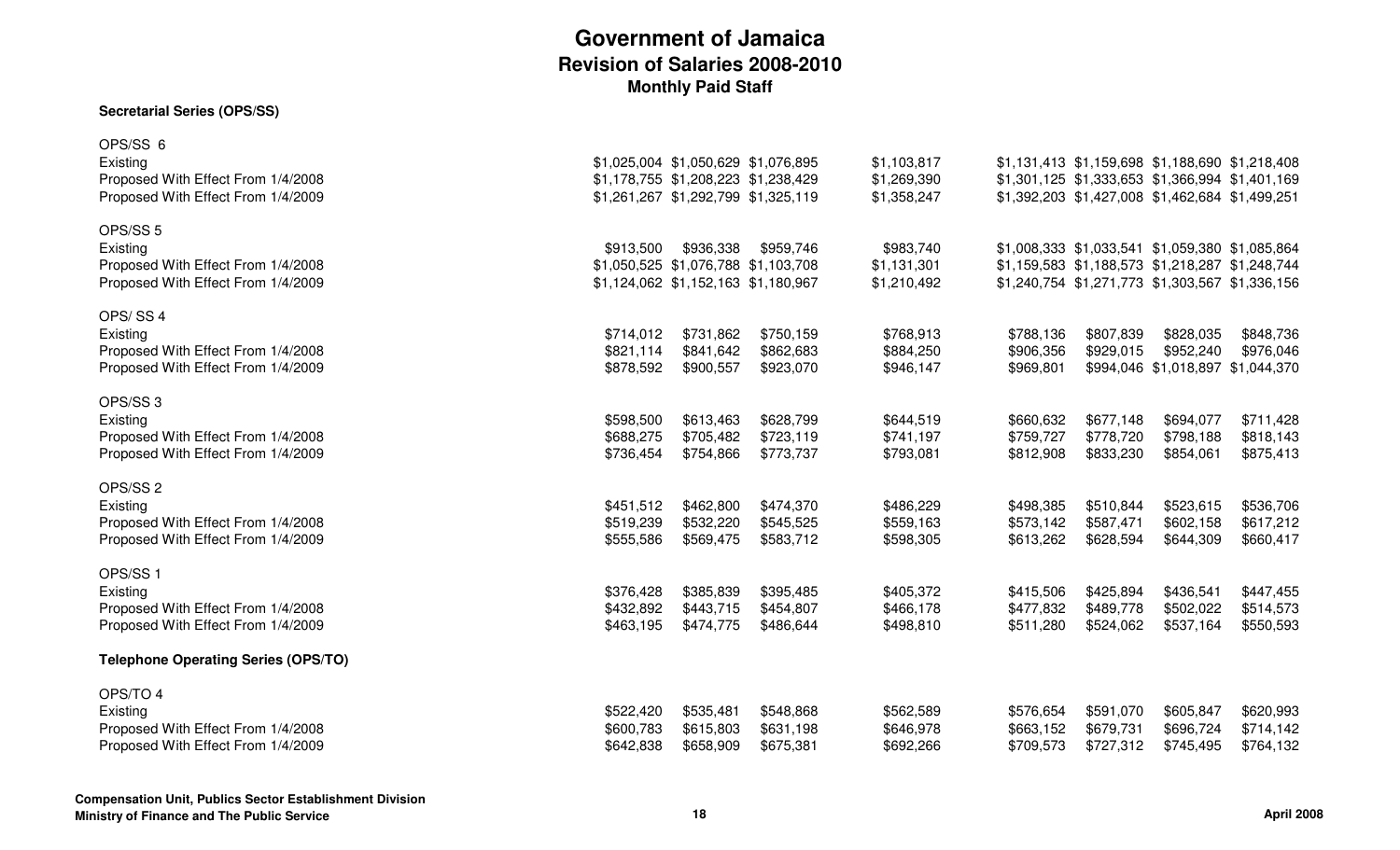| OPS/TO <sub>3</sub>                        |           |                                     |           |             |           |           |                                                 |           |
|--------------------------------------------|-----------|-------------------------------------|-----------|-------------|-----------|-----------|-------------------------------------------------|-----------|
| Existing                                   | \$416,328 | \$426,736                           | \$437,405 | \$448,340   | \$459,548 | \$471,037 | \$482,813                                       | \$494,883 |
| Proposed With Effect From 1/4/2008         | \$478,777 | \$490,747                           | \$503,015 | \$515,591   | \$528,480 | \$541,692 | \$555,235                                       | \$569,116 |
| Proposed With Effect From 1/4/2009         | \$512,292 | \$525,099                           | \$538,226 | \$551,682   | \$565,474 | \$579,611 | \$594,101                                       | \$608,954 |
| OPS/TO <sub>2</sub>                        |           |                                     |           |             |           |           |                                                 |           |
| Existing                                   | \$366,444 | \$375,605                           | \$384,995 | \$394,620   | \$404,486 | \$414,598 | \$424,963                                       | \$435,587 |
| Proposed With Effect From 1/4/2008         | \$421,411 | \$431,946                           | \$442,745 | \$453,813   | \$465,158 | \$476,787 | \$488,707                                       | \$500,925 |
| Proposed With Effect From 1/4/2009         | \$450,909 | \$462,182                           | \$473,737 | \$485,580   | \$497,720 | \$510,163 | \$522,917                                       | \$535,990 |
| OPS/TO 1                                   |           |                                     |           |             |           |           |                                                 |           |
| Existing                                   | \$345,288 | \$353,920                           | \$362,768 | \$371,837   | \$381,133 | \$390,662 | \$400,428                                       | \$410,439 |
| Proposed With Effect From 1/4/2008         | \$397,081 | \$407,008                           | \$417,183 | \$427,613   | \$438,303 | \$449,261 | \$460,492                                       | \$472,005 |
| Proposed With Effect From 1/4/2009         | \$424,877 | \$435,499                           | \$446,386 | \$457,546   | \$468,985 | \$480,709 | \$492,727                                       | \$505,045 |
| <b>Titles Registration Series (PLG/TR)</b> |           |                                     |           |             |           |           |                                                 |           |
| TR <sub>7</sub>                            |           |                                     |           |             |           |           |                                                 |           |
| Existing                                   |           | \$1,031,400 \$1,057,185 \$1,083,615 |           | \$1,110,705 |           |           | \$1,138,473 \$1,166,934 \$1,196,108 \$1,226,010 |           |
| Proposed With Effect From 1/4/2008         |           | \$1,186,110 \$1,215,763 \$1,246,157 |           | \$1,277,311 |           |           | \$1,309,244 \$1,341,975 \$1,375,524 \$1,409,912 |           |
| Proposed With Effect From 1/4/2009         |           | \$1,269,138 \$1,300,866 \$1,333,388 |           | \$1,366,722 |           |           | \$1,400,891 \$1,435,913 \$1,471,811 \$1,508,606 |           |
| TR <sub>6</sub>                            |           |                                     |           |             |           |           |                                                 |           |
| Existing                                   | \$708,900 | \$726,623                           | \$744,788 | \$763,408   | \$782,493 | \$802,055 | \$822,107                                       | \$842,659 |
| Proposed With Effect From 1/4/2008         | \$815,235 | \$835,616                           | \$856,506 | \$877,919   | \$899,867 | \$922,364 | \$945,423                                       | \$969,058 |
| Proposed With Effect From 1/4/2009         | \$872,301 | \$894,109                           | \$916,462 | \$939,373   | \$962,858 |           | \$986,929 \$1,011,602 \$1,036,892               |           |
| TR <sub>5</sub>                            |           |                                     |           |             |           |           |                                                 |           |
| Existing                                   | \$593,280 | \$608,112                           | \$623,315 | \$638,898   | \$654,870 | \$671,242 | \$688,023                                       | \$705,223 |
| Proposed With Effect From 1/4/2008         | \$682,272 | \$699,329                           | \$716,812 | \$734,732   | \$753,101 | \$771,928 | \$791,226                                       | \$811,007 |
| Proposed With Effect From 1/4/2009         | \$730,031 | \$748,282                           | \$766,989 | \$786,164   | \$805,818 | \$825,963 | \$846,612                                       | \$867,777 |
| TR <sub>4</sub>                            |           |                                     |           |             |           |           |                                                 |           |
| Existing                                   | \$533,196 | \$546,526                           | \$560,189 | \$574,194   | \$588,549 | \$603,262 | \$618,344                                       | \$633,802 |
| Proposed With Effect From 1/4/2008         | \$613,175 | \$628,505                           | \$644,217 | \$660,323   | \$676,831 | \$693,752 | \$711,095                                       | \$728,873 |
| Proposed With Effect From 1/4/2009         | \$656,098 | \$672,500                           | \$689,313 | \$706,545   | \$724,209 | \$742,314 | \$760,872                                       | \$779,894 |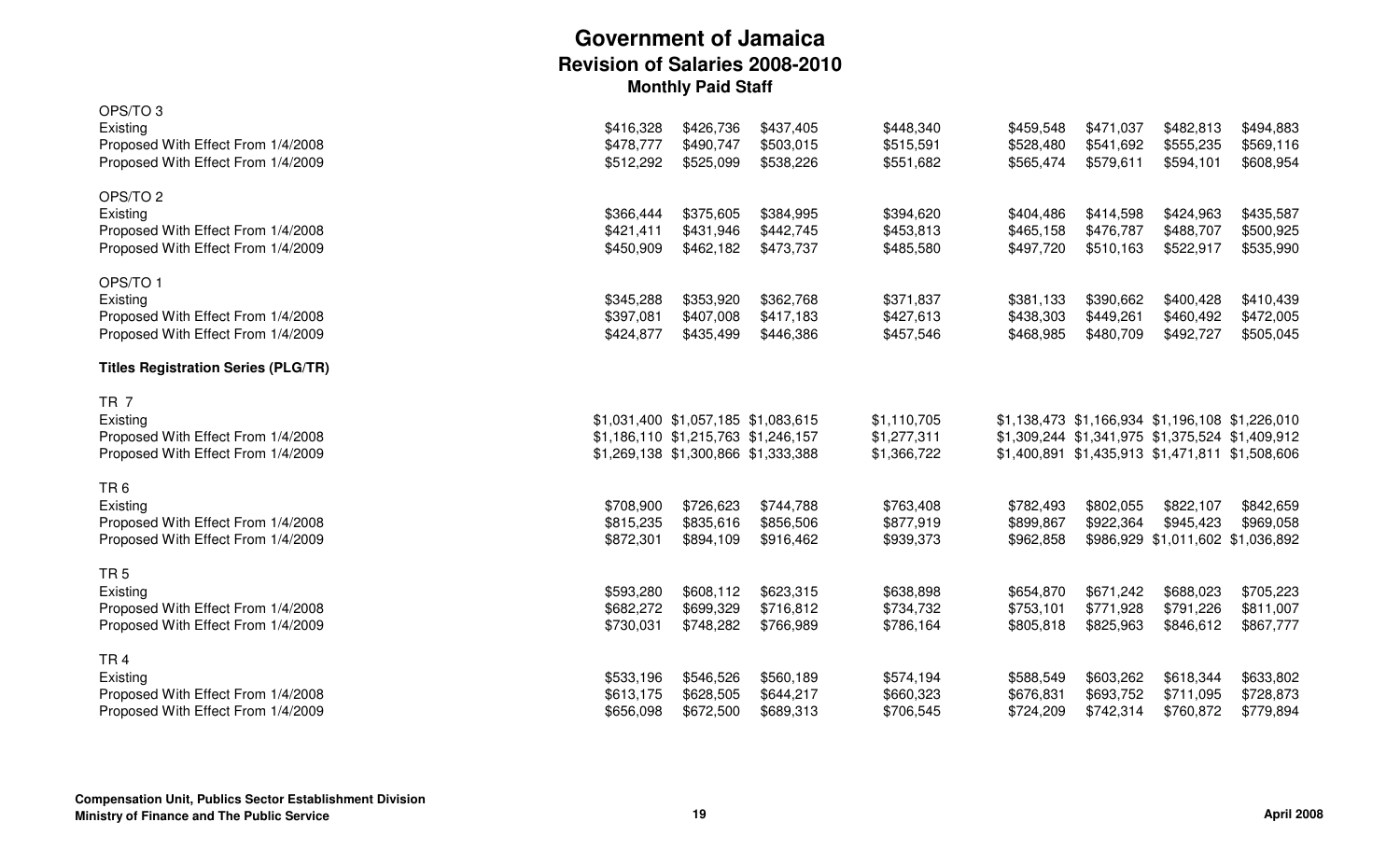|           |                                                  |                                                  |                                                  |                                                  |                                                  |                                                  | \$563,551                                        |
|-----------|--------------------------------------------------|--------------------------------------------------|--------------------------------------------------|--------------------------------------------------|--------------------------------------------------|--------------------------------------------------|--------------------------------------------------|
|           |                                                  |                                                  |                                                  |                                                  |                                                  |                                                  | \$648,084                                        |
|           |                                                  |                                                  |                                                  |                                                  |                                                  |                                                  | \$693,450                                        |
|           |                                                  |                                                  |                                                  |                                                  |                                                  |                                                  |                                                  |
| \$400,500 | \$410,513                                        | \$420,775                                        | \$431,295                                        | \$442,077                                        | \$453,129                                        | \$464,457                                        | \$476,069                                        |
| \$460,575 | \$472,089                                        | \$483,892                                        | \$495,989                                        | \$508,389                                        | \$521,098                                        | \$534,126                                        | \$547,479                                        |
|           |                                                  |                                                  |                                                  |                                                  |                                                  |                                                  | \$585,802                                        |
|           |                                                  |                                                  |                                                  |                                                  |                                                  |                                                  |                                                  |
| \$376,308 | \$385,716                                        | \$395,359                                        | \$405,243                                        | \$415,374                                        | \$425,758                                        | \$436,402                                        | \$447,312                                        |
| \$432,754 | \$443,573                                        | \$454,662                                        | \$466,029                                        | \$477,680                                        | \$489,622                                        | \$501,862                                        | \$514,409                                        |
| \$463,047 | \$474,623                                        | \$486,489                                        | \$498,651                                        | \$511,117                                        | \$523,895                                        | \$536,993                                        | \$550,417                                        |
|           |                                                  |                                                  |                                                  |                                                  |                                                  |                                                  |                                                  |
|           |                                                  |                                                  |                                                  |                                                  |                                                  |                                                  |                                                  |
| \$669,060 | \$685,787                                        | \$702,931                                        | \$720,504                                        | \$738,517                                        | \$756,980                                        | \$775,904                                        | \$795,302                                        |
| \$769,419 | \$788,654                                        | \$808,371                                        | \$828,580                                        | \$849,295                                        | \$870,527                                        | \$892,290                                        | \$914,597                                        |
| \$823,278 | \$843,860                                        | \$864,957                                        | \$886,581                                        | \$908,745                                        | \$931,464                                        | \$954,750                                        | \$978,619                                        |
|           |                                                  |                                                  |                                                  |                                                  |                                                  |                                                  |                                                  |
| \$553,284 | \$567,116                                        | \$581,294                                        | \$595,826                                        | \$610,722                                        | \$625,990                                        | \$641,640                                        | \$657,681                                        |
| \$636,277 | \$652,184                                        | \$668,488                                        | \$685,200                                        | \$702,330                                        | \$719,889                                        | \$737,886                                        | \$756,333                                        |
| \$680,816 | \$697,836                                        | \$715,282                                        | \$733,164                                        | \$751,493                                        | \$770,281                                        | \$789,538                                        | \$809,276                                        |
|           |                                                  |                                                  |                                                  |                                                  |                                                  |                                                  |                                                  |
| \$470,304 | \$482,062                                        | \$494,113                                        | \$506,466                                        | \$519,128                                        | \$532,106                                        | \$545,408                                        | \$559,044                                        |
| \$540,850 | \$554,371                                        | \$568,230                                        | \$582,436                                        | \$596,997                                        | \$611,922                                        | \$627,220                                        | \$642,900                                        |
| \$578,709 | \$593,177                                        | \$608,006                                        | \$623,206                                        | \$638,787                                        | \$654,756                                        | \$671,125                                        | \$687,903                                        |
|           |                                                  |                                                  |                                                  |                                                  |                                                  |                                                  |                                                  |
| \$396,636 | \$406,552                                        | \$416,716                                        | \$427,134                                        | \$437,812                                        | \$448,757                                        | \$459,976                                        | \$471,476                                        |
| \$456,131 | \$467,535                                        | \$479,223                                        | \$491,204                                        | \$503,484                                        | \$516,071                                        | \$528,973                                        | \$542,197                                        |
| \$488,061 | \$500,262                                        | \$512,769                                        | \$525,588                                        | \$538,728                                        | \$552,196                                        | \$566,001                                        | \$580,151                                        |
|           | \$474,096<br>\$545,210<br>\$583,375<br>\$492,815 | \$485,948<br>\$558,841<br>\$597,960<br>\$505,136 | \$498,097<br>\$572,812<br>\$612,908<br>\$517,764 | \$510,550<br>\$587,132<br>\$628,231<br>\$530,708 | \$523,313<br>\$601,810<br>\$643,937<br>\$543,976 | \$536,396<br>\$616,856<br>\$660,035<br>\$557,575 | \$549,806<br>\$632,277<br>\$676,536<br>\$571,515 |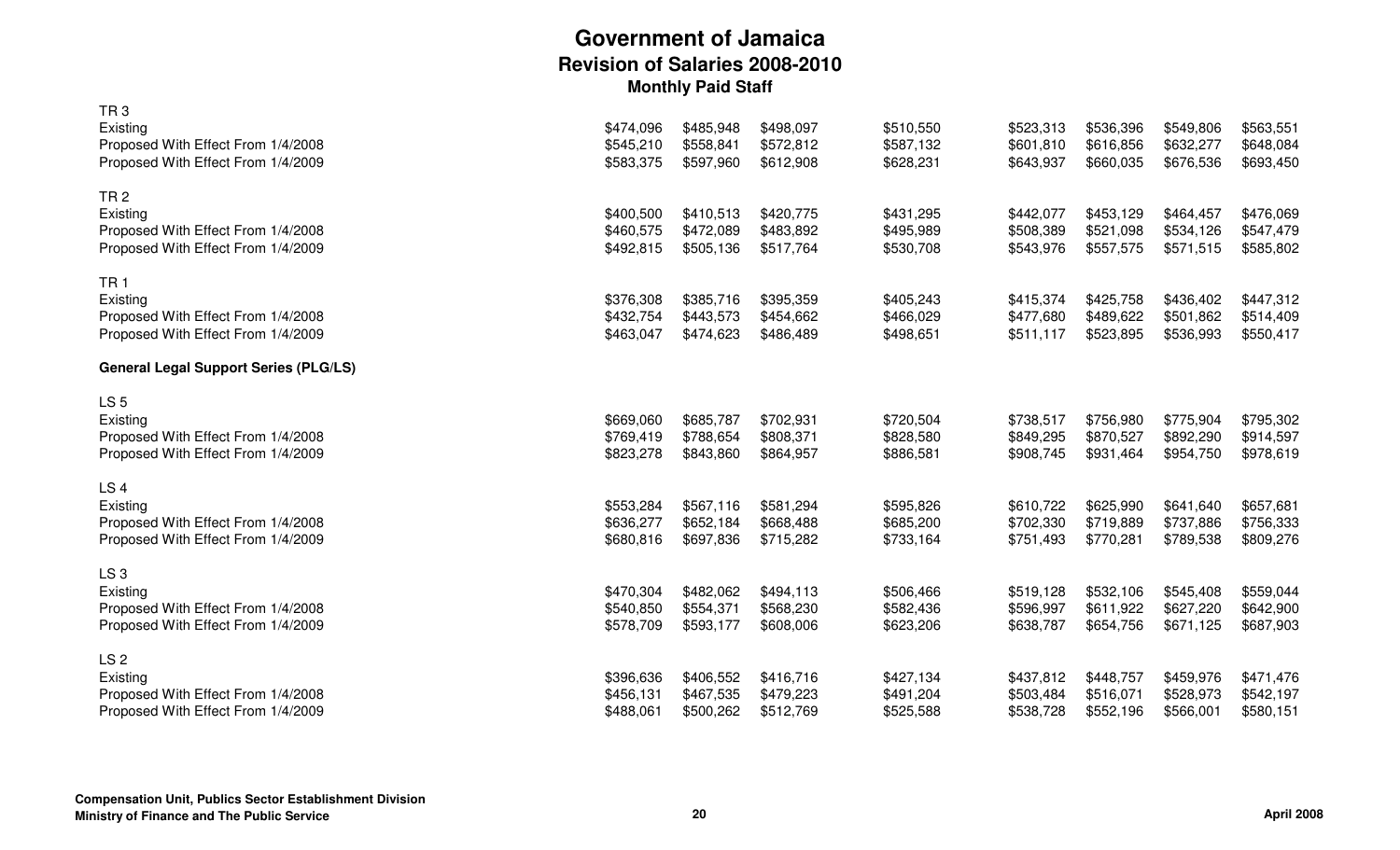| LS <sub>1</sub><br>Existing<br>Proposed With Effect From 1/4/2008<br>Proposed With Effect From 1/4/2009     | \$376,308<br>\$432,754<br>\$463,047 | \$385,716<br>\$443,573<br>\$474,623                                                                               | \$395,359<br>\$454,662<br>\$486,489 | \$405,243<br>\$466,029<br>\$498,651       | \$415,374<br>\$477,680<br>\$511,117 | \$425,758<br>\$489,622<br>\$523,895 | \$436,402<br>\$501,862<br>\$536,993                                                                                                                   | \$447,312<br>\$514,409<br>\$550,417             |
|-------------------------------------------------------------------------------------------------------------|-------------------------------------|-------------------------------------------------------------------------------------------------------------------|-------------------------------------|-------------------------------------------|-------------------------------------|-------------------------------------|-------------------------------------------------------------------------------------------------------------------------------------------------------|-------------------------------------------------|
| <b>Science and Technology Group (SOG/ST)</b>                                                                |                                     |                                                                                                                   |                                     |                                           |                                     |                                     |                                                                                                                                                       |                                                 |
| SOG/ST 10<br>Existing<br>Proposed With Effect From 1/4/2008<br>Proposed With Effect From 1/4/2009           |                                     | \$2,759,616 \$2,828,606 \$2,899,322<br>\$3,173,558 \$3,252,897 \$3,334,220<br>\$3,395,707 \$3,480,600 \$3,567,615 |                                     | \$2,971,805<br>\$3,417,575<br>\$3,656,806 |                                     |                                     | \$3,046,100 \$3,122,252 \$3,200,309 \$3,280,316<br>\$3,503,015 \$3,590,590 \$3,680,355 \$3,772,364<br>\$3,748,226 \$3,841,931 \$3,937,980 \$4,036,429 |                                                 |
| SOG/ST 9<br>Existing<br>Proposed With Effect From 1/4/2008<br>Proposed With Effect From 1/4/2009            |                                     | \$2,070,597 \$2,122,362 \$2,175,421<br>\$2,381,187 \$2,440,717 \$2,501,735<br>\$2,547,870 \$2,611,567 \$2,676,856 |                                     | \$2,229,807<br>\$2,564,278<br>\$2,743,777 |                                     |                                     | \$2,285,552 \$2,342,691 \$2,401,258 \$2,461,290<br>\$2,812,372 \$2,882,681 \$2,954,748 \$3,028,617                                                    | \$2,628,385 \$2,694,095 \$2,761,447 \$2,830,483 |
| SOG/ST 8<br>Existing<br>Proposed With Effect From 1/4/2008<br>Proposed With Effect From 1/4/2009            |                                     | \$1,618,831 \$1,659,301 \$1,700,784<br>\$1,861,655 \$1,908,197 \$1,955,902<br>\$1,991,971 \$2,041,770 \$2,092,815 |                                     | \$1,743,304<br>\$2,004,799<br>\$2,145,135 |                                     |                                     | \$1,786,886 \$1,831,558 \$1,877,347 \$1,924,281<br>\$2,198,763 \$2,253,733 \$2,310,076 \$2,367,828                                                    | \$2,054,919 \$2,106,292 \$2,158,949 \$2,212,923 |
| SOG/ST 7<br>Existing<br>Proposed With Effect From 1/4/2008<br>Proposed With Effect From 1/4/2009            |                                     | \$1,329,648 \$1,362,889 \$1,396,961<br>\$1,529,095 \$1,567,323 \$1,606,506<br>\$1,636,132 \$1,677,035 \$1,718,961 |                                     | \$1,431,885<br>\$1,646,668<br>\$1,761,935 |                                     |                                     | \$1,467,683 \$1,504,375 \$1,541,984 \$1,580,534<br>\$1,687,835 \$1,730,031 \$1,773,282 \$1,817,614<br>\$1,805,983 \$1,851,133 \$1,897,411 \$1,944,847 |                                                 |
| SOG/ST 6<br>Existing<br>Proposed With Effect From 1/4/2008<br>Proposed With Effect From 1/4/2009            |                                     | \$1,035,299 \$1,061,181 \$1,087,711<br>\$1,190,593 \$1,220,358 \$1,250,867<br>\$1,273,935 \$1,305,783 \$1,338,428 |                                     | \$1,114,903<br>\$1,282,139<br>\$1,371,889 |                                     |                                     | \$1,142,776 \$1,171,345 \$1,200,629 \$1,230,645<br>\$1,314,192 \$1,347,047 \$1,380,723 \$1,415,242<br>\$1,406,186 \$1,441,341 \$1,477,374 \$1,514,308 |                                                 |
| SOG/ST <sub>5</sub><br>Existing<br>Proposed With Effect From 1/4/2008<br>Proposed With Effect From 1/4/2009 | \$819,000<br>\$941,850              | \$839,475<br>\$965,396<br>\$1,007,780 \$1,032,974 \$1,058,798                                                     | \$860,462<br>\$989,531              | \$881,973<br>\$1,014,269<br>\$1,085,268   | \$904,023                           | \$926,623                           | \$949,789<br>\$1,039,626 \$1,065,617 \$1,092,257 \$1,119,564<br>\$1,112,400 \$1,140,210 \$1,168,715 \$1,197,933                                       | \$973,534                                       |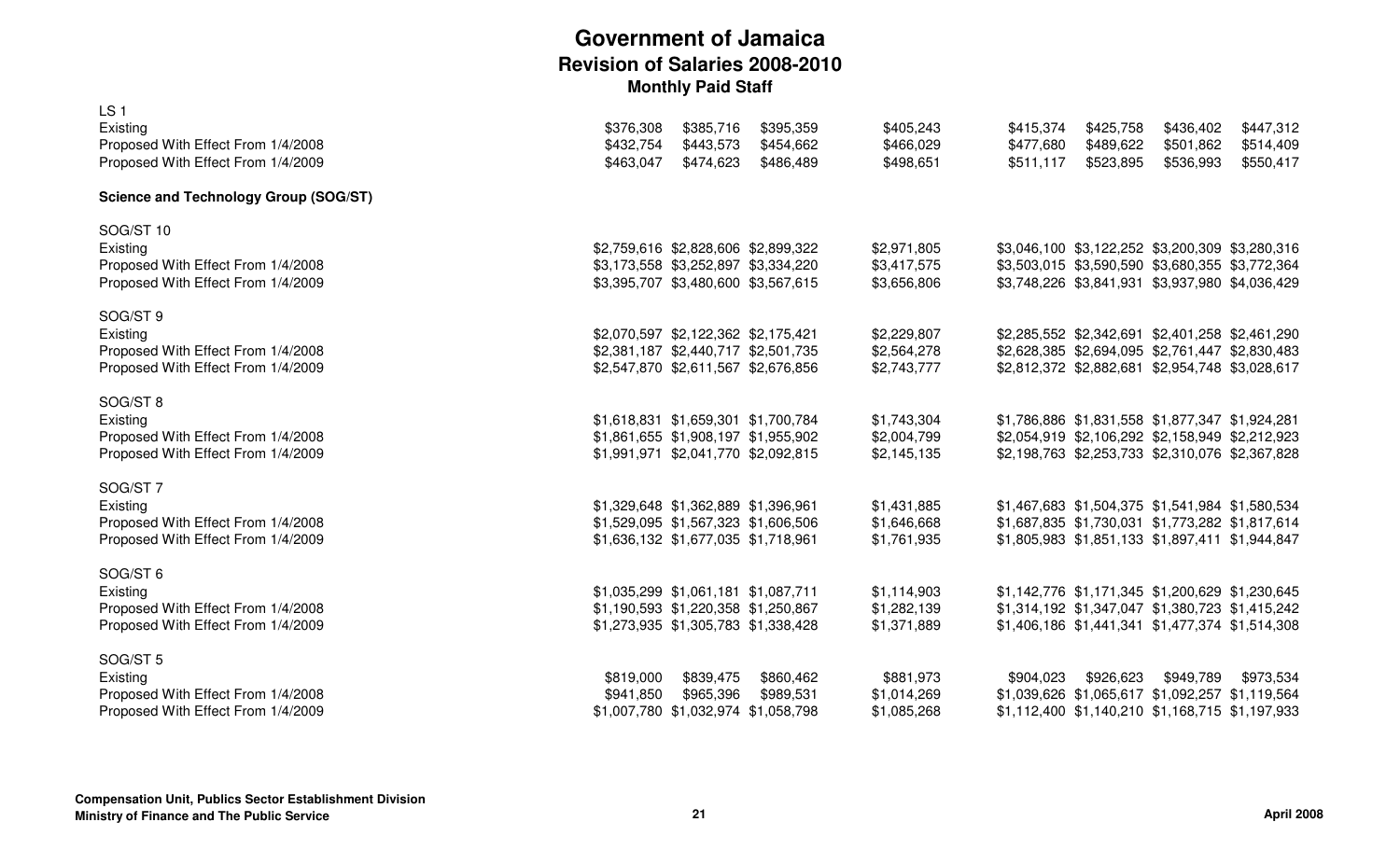| SOG/ST 4                           |           |                                     |           |             |           |           |                                                 |           |
|------------------------------------|-----------|-------------------------------------|-----------|-------------|-----------|-----------|-------------------------------------------------|-----------|
| Existing                           | \$676,871 | \$693,793                           | \$711,137 | \$728,916   | \$747,139 | \$765,817 | \$784,963                                       | \$804,587 |
| Proposed With Effect From 1/4/2008 | \$778,402 | \$797,862                           | \$817,808 | \$838,253   | \$859,210 | \$880,690 | \$902,707                                       | \$925,275 |
| Proposed With Effect From 1/4/2009 | \$832,890 | \$853,712                           | \$875,055 | \$896,931   | \$919,354 | \$942,338 | \$965,897                                       | \$990,044 |
| SOG/ST <sub>3</sub>                |           |                                     |           |             |           |           |                                                 |           |
| Existing                           | \$564,715 | \$578,833                           | \$593,304 | \$608,136   | \$623,340 | \$638,923 | \$654,896                                       | \$671,268 |
| Proposed With Effect From 1/4/2008 | \$649,422 | \$665,658                           | \$682,299 | \$699,357   | \$716,840 | \$734,761 | \$753,130                                       | \$771,959 |
| Proposed With Effect From 1/4/2009 | \$694,882 | \$712,254                           | \$730,060 | \$748,311   | \$767,019 | \$786,195 | \$805,850                                       | \$825,996 |
| SOG/ST <sub>2</sub>                |           |                                     |           |             |           |           |                                                 |           |
| Existing                           | \$428,158 | \$438,862                           | \$449,834 | \$461,079   | \$472,606 | \$484,422 | \$496,532                                       | \$508,945 |
| Proposed With Effect From 1/4/2008 | \$492,382 | \$504,691                           | \$517,309 | \$530,241   | \$543,497 | \$557,085 | \$571,012                                       | \$585,287 |
| Proposed With Effect From 1/4/2009 | \$526,849 | \$540,020                           | \$553,520 | \$567,358   | \$581,542 | \$596,081 | \$610,983                                       | \$626,257 |
| SOG/ST1                            |           |                                     |           |             |           |           |                                                 |           |
| Existing                           | \$363,473 | \$372,560                           | \$381,874 | \$391,421   | \$401,207 | \$411,237 | \$421,518                                       | \$432,056 |
| Proposed With Effect From 1/4/2008 | \$417,994 | \$428,444                           | \$439,155 | \$450,134   | \$461,387 | \$472,922 | \$484,745                                       | \$496,864 |
| Proposed With Effect From 1/4/2009 | \$447,254 | \$458,435                           | \$469,896 | \$481,644   | \$493,685 | \$506,027 | \$518,677                                       | \$531,644 |
| <b>Protective Services Group</b>   |           |                                     |           |             |           |           |                                                 |           |
| PTSG/PX8                           |           |                                     |           |             |           |           |                                                 |           |
| Existing                           | \$951,300 | \$975,083                           | \$999,460 | \$1,024,446 |           |           | \$1,050,057 \$1,076,309 \$1,103,216 \$1,130,797 |           |
| Proposed With Effect From 1/4/2008 |           | \$1,093,995 \$1,121,345 \$1,149,378 |           | \$1,178,113 |           |           | \$1,207,566 \$1,237,755 \$1,268,699 \$1,300,416 |           |
| Proposed With Effect From 1/4/2009 |           | \$1,170,575 \$1,199,839 \$1,229,835 |           | \$1,260,581 |           |           | \$1,292,095 \$1,324,398 \$1,357,508 \$1,391,445 |           |
| PTSG/PX7                           |           |                                     |           |             |           |           |                                                 |           |
| Existing                           | \$819,000 | \$839,475                           | \$860,462 | \$881,973   | \$904,023 | \$926,623 | \$949,789                                       | \$973,534 |
| Proposed With Effect From 1/4/2008 | \$941,850 | \$965,396                           | \$989,531 | \$1,014,269 |           |           | \$1,039,626 \$1,065,617 \$1,092,257 \$1,119,564 |           |
| Proposed With Effect From 1/4/2009 |           | \$1,007,780 \$1,032,974 \$1,058,798 |           | \$1,085,268 |           |           | \$1,112,400 \$1,140,210 \$1,168,715 \$1,197,933 |           |
| PTSG/PX6                           |           |                                     |           |             |           |           |                                                 |           |
| Existing                           | \$723,450 | \$741,536                           | \$760,075 | \$779,077   | \$798,553 | \$818,517 | \$838,980                                       | \$859,955 |
| Proposed With Effect From 1/4/2008 | \$831,968 | \$852,767                           | \$874,086 | \$895,938   | \$918,336 | \$941,295 | \$964,827                                       | \$988,948 |
| Proposed With Effect From 1/4/2009 | \$890,205 | \$912,460                           | \$935,272 | \$958,654   |           |           | \$982,620 \$1,007,186 \$1,032,365 \$1,058,174   |           |